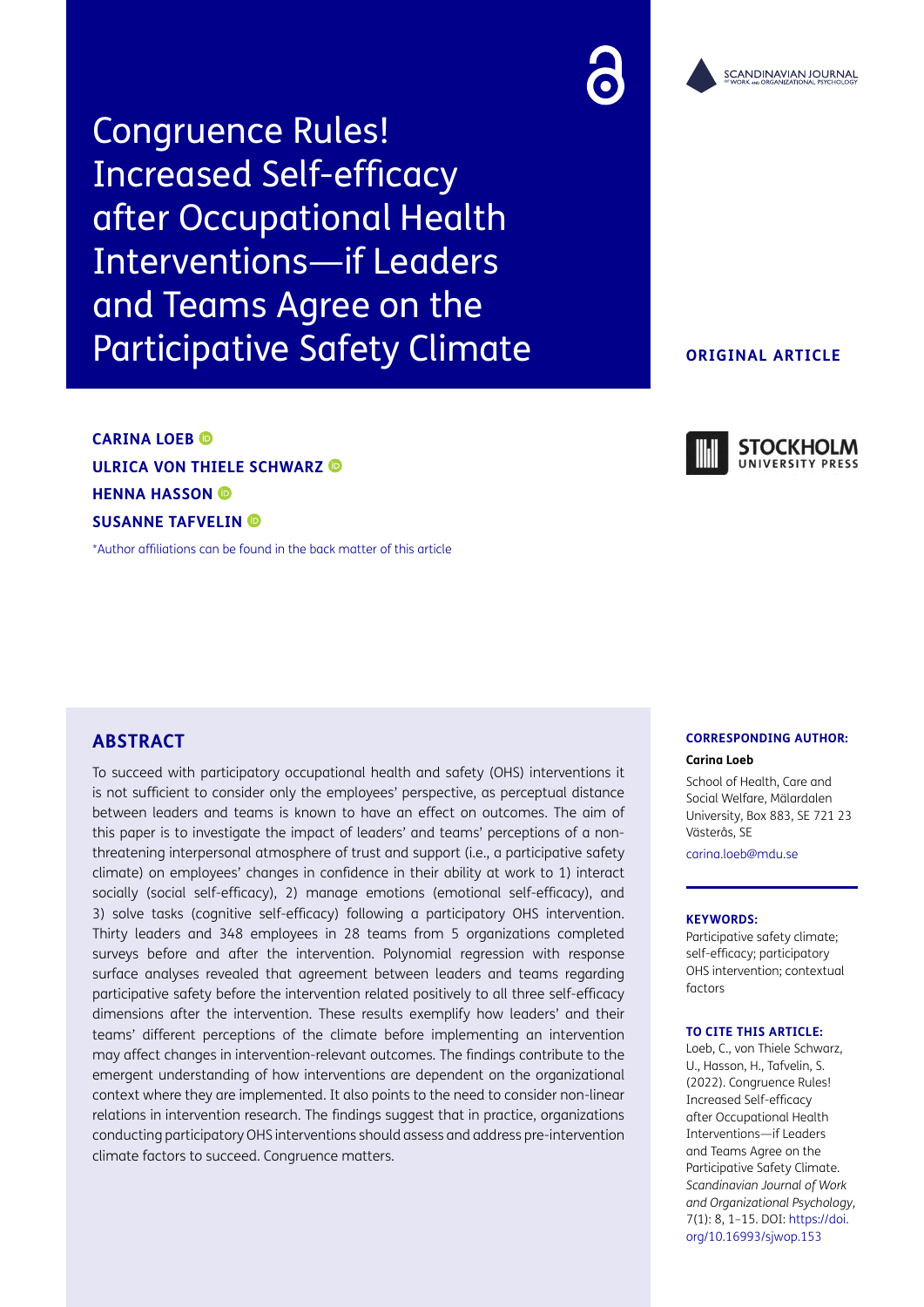### **INTRODUCTION**

Occupational health and safety interventions typically involve organizational actions to support employees and leaders in improving employee health and wellbeing through a structured process involving screening, identification of goals, action planning, and followup [\(Nielsen et al., 2010](#page-13-0)). This type of organizational, participatory approach to improve occupational health and safety (OHS) is recommended by national and international policy bodies for managing psychosocial risk (EU-OSHA 2002; [ILO 2001](#page-12-0); [Nielsen, 2017;](#page-13-1) [Zoni &](#page-14-0) [Lucchini, 2012\)](#page-14-0). Yet these interventions often fail to live up to their potential, with meta-analyses and literature reviews showing mixed results on their effectiveness [\(Bambra et al., 2007](#page-11-1); [Egan et al., 2009;](#page-12-1) [Egan, et al.,](#page-12-2) [2007](#page-12-2); [Lamontagne et al., 2007](#page-12-3); [Nielsen & Miraglia, 2017;](#page-13-2) [Richardson & Rothstein, 2008;](#page-13-3) [Van der Klink, Blonk,](#page-14-1) [Schene, & Van Dijk, 2001](#page-14-1)).

One reason OHS interventions often fail may be that they are highly dependent on context, that is factors related to individuals, group, organization and society that define the setting where an intervention is implemented but are not part of the intervention itself [\(Øvretveit, 2011](#page-14-2); [von Thiele Schwarz, Aarons, & Hasson,](#page-14-2) [2019](#page-14-2)). This means that the effect of interventions can be modified by factors related to the environment in which the intervention takes place ([Montano, Hoven,](#page-13-4) [& Siegrist, 2014](#page-13-4); [Nielsen & Simonsen Abildgaard, 2013](#page-13-5); [von Thiele Schwarz, Lundmark, & Hasson, 2016\)](#page-14-2). Process evaluations thus far have often contained incomplete information about the context, making it difficult to identify which context factors matter for intervention outcomes [\(Murta, Sanderson, & Oldenburg, 2007](#page-13-6)). Thus, to gain a better understanding of the conditions under which organizational interventions are effective, it has been suggested that, in addition to process elements, context factors should be evaluated and related to intervention outcomes ([Cox et al., 2007](#page-11-2)).

For OHS interventions that require teams, supported by their leaders, to engage in tasks, such as problem solving, goal setting, and development of action plans, the climate in the team may be a particularly important context-related factor that, in the end, influences to what degree the intervention is effective. Team climate is a construct intended to capture how the quality of the social interactions are perceived in the team and has been defined as the shared perception of the "proximal work group" [\(West, 1990](#page-14-3)). This is a more or less permanent team "to which individuals are assigned, whom they identify with, and whom they interact with regularly in order to perform work-related tasks" [\(Anderson &](#page-11-3) [West, 1998](#page-11-3), p. 236). [Martin, Karanaki-Murray, Biron, and](#page-13-7) [Sanderson \(2016\)](#page-13-7) posit that consideration of the roles of shared experiences and resources of individuals working in a given workplace, closely related to team climate,

may strengthen intervention engagement and delivery and, thus, the ultimate effectiveness of the intervention. Team climate can be regarded as a context-related factor, as it refers to the immediate social environment in which individuals create reality to formulate and express joint perceptions, attitudes, and behaviors. Lehman, Brauchli, and Bauer ([2019](#page-13-8)) examined the associations between the context and the impact of an OHS intervention by taking the perspective of goal pursuit theory into account. They found that team climate, as a context factor mediated by outcome expectancy as a goal-setting indicator, predicted the perceived impact of their OHS intervention.

Beyond the potential impact of the teams' ratings of their climate, the degree to which the leader perceives the climate in the same way as the team may also matter. This is in line with recent findings that the level of agreement between teams and leaders (i.e., perceptual distance) seems to have an effect on multiple outcomes, including employee wellbeing (Hasson et al., 2016) and team performance ([Tafvelin & Hasson, 2019;](#page-13-9) Tafvelin, von Thiele Schwarz, & Hasson, 2017). Yet, the relationship between leader–team perceptual distance and changes in relevant outcomes after an intervention has only recently begun to be explored. We found two studies investigating leader–team perceptual distance in relation to intervention outcomes. First, Hasson and colleagues ([2016](#page-12-4)) investigated the impact of perceptual distance on organizational learning following a leadership intervention. Organizational learning improved most when leaders and teams agreed that the organizational learning climate before the intervention was high, and the improvement was lowest when the leaders had overrated the learning climate as compared to the teams. The reasoning that similar perceptions of the climate can be reinforcing is consistent with research that falls within the similarity attraction paradigm [\(Byrne, 1971](#page-11-4); [Edwards](#page-12-5)  [& Cable, 2009\)](#page-12-5). Second, Tafvelin and colleagues (2019) examined the effects of leaders' and teams' perceptual distance on safety leadership prior to leadership safety training. As in the first study, the study showed that agreement between leaders and their teams before training (concerning safety leadership) related positively to training outcomes, including safety leadership and the followers' safety self-efficacy. In addition, leaders who overrated themselves on safety leadership before training had less favorable training outcomes.

Thus, there is some support that leader–team perceptual distance before an intervention affects intervention outcomes, but these studies focused on leadership training. To the best of our knowledge, the impact of leader–team perceptual distance on outcomes of participatory OHS interventions remains to be investigated. Furthermore, the two prior studies [\(Hasson et](#page-12-4)  [al., 2016](#page-12-4); Tafvelin et al., 2019) have focused on the leader– team perceptual distance on the intervention outcome measures (i.e., organizational learning, safety leadership),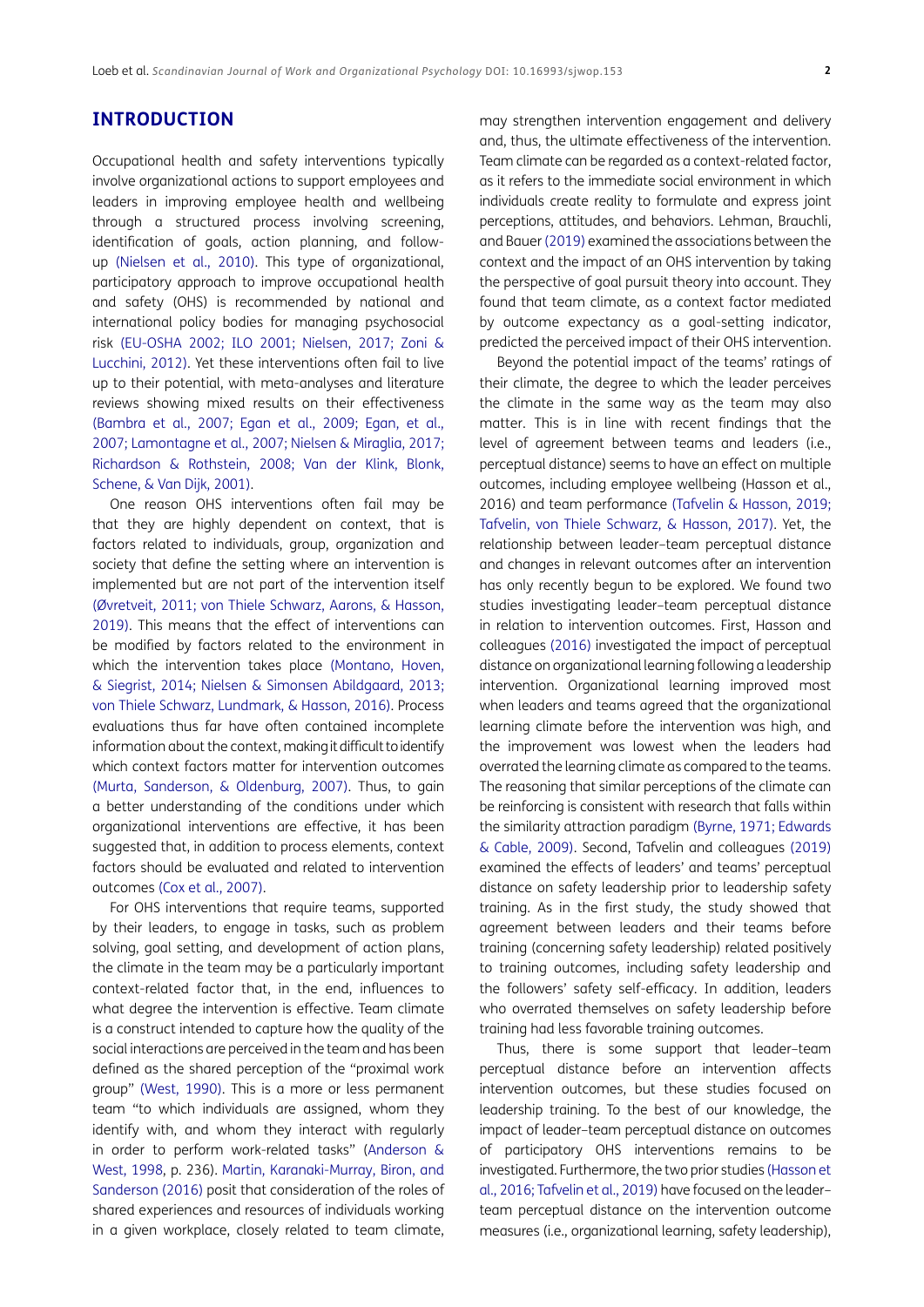rather than agreement levels on contextual factors such as team climate. Leader-team perceptual distance on contextual factors seem to predict organizational and employee outcomes, but how those play a role in organizational interventions is yet unclear ([Bliese, 2000](#page-11-5); [Tinsley & Weiss, 1975](#page-14-4); [Toegel & Conger, 2003](#page-14-5)).

The aim of this study is to investigate how the impact of a participatory OHS intervention is influenced by the team climate before the intervention and whether the perceptual distance between leaders and their teams in a participative safety climate affects intervention outcomes in terms of self-efficacy related to work. Selfefficacy is a personal resource that may, in turn, mobilize other job resources, thereby having a positive impact on health as well as performance ([Bakker & Demorouti, 2008](#page-11-6); [Gorgievski, Halbesleben, & Bakker, 2011;](#page-12-6) [Hobfoll, 2002](#page-12-7)). Self-efficacy may be improved by a participatory OHS intervention by building up positive experiences (master experience), offering opportunities for role modeling (vicarious experience), and providing social support (social persuasion). More specifically, we aim to examine if leaders' and teams' perceptions of the participative safety climate predict improvements in employees' confidence in their ability to 1) interact socially at work (social selfefficacy), 2) manage emotions at work (emotional self-efficacy), and 3) solve tasks at work (cognitive selfefficacy) following an OHS intervention.

### **THE IMPORTANCE OF PARTICIPATIVE SAFETY FOR OHS INTERVENTIONS**

There is substantial support for the importance of team climate on employees' work performance and organizational outcomes, such as innovation and team effectiveness [\(Andersson & West, 1998;](#page-11-3) [Antino](#page-11-7) [et al., 2014;](#page-11-7) [Ouwens et al., 2008](#page-13-10)). Participatory OHS interventions include working together in teams to identify the most burning needs for improvement in the working environment, setting goals, and developing and implementing action plans. This makes participative safety a particularly important team climate construct that could moderate the relationship between intervention and outcome. A participative safety climate is a construct that focuses on employees' active involvement in group interactions characterized by a non-threatening interpersonal atmosphere of trust and support [\(Anderson](#page-11-3) [& West, 1998](#page-11-3); [West, 1990](#page-14-3)). For example, this may promote the employee's confidence (i.e., self-efficacy) in proposing new ideas and solutions without risking judgment or asking for and sharing information and opinions that the group needs for their decision making.

A participatory OHS intervention should support the development of resources for the team to engage collaboratively in cognitive tasks, including making decisions on issues that may be emotionally charged. Bakker and Demorouti ([2008](#page-11-6)) proposed that self-efficacy is one of the most important personal resources in

mobilizing job resources, enhancing work engagement, and improving performance and other organizational outcomes. Those who have high levels of self-efficacy may be more capable of selecting, altering, and implementing their other resources to meet stressful demands [\(Georgievsky, Halbesleben, & Bakker, 2011;](#page-12-6) [Hobfoll, 2002](#page-12-7)). This implies that, on the individual level, a successful participatory OHS intervention should lead to increased confidence in the employees' social, emotional, and cognitive abilities, leading to the first hypothesis:

*Hypothesis 1:* The participative safety climate rated by leaders and by employees, respectively, will predict improvements in employees' a) social, b) emotional, and c) cognitive self-efficacy following a participatory OHS intervention.

### **THE IMPACT OF PERCEPTUAL DISTANCE ON OUTCOMES OF OHS INTERVENTIONS**

One aspect overlooked in most previous studies on the way that climate influences how OHS interventions play out is the recognition that different stakeholders tend to perceive climate differently. Most prior studies evaluated climate only from the employees' perspective ([Andersson & West, 1998;](#page-11-3) [Antino et al., 2014](#page-11-7); [Ouwens et](#page-13-10)  [al., 2008\)](#page-13-10), but there is evidence suggesting that teams and their leaders are particularly prone to forming different perceptions on organizational context ([Bass &](#page-11-8)  [Yammarino, 1991](#page-11-8); [Beus et al., 2012\)](#page-11-9).

Comparisons of the perceptions of leaders and their teams of organizational phenomena, such as communication, work performance, and goal accomplishment [\(Engle & Lord, 1997;](#page-12-8) [Hatfield &](#page-12-9)  [Huseman, 1982](#page-12-9); [Heald et al., 1998](#page-12-10); [Hsiung & Tsai, 2009;](#page-12-11) [Li & Thatcher, 2015;](#page-13-11) [White, Crino, & Hatfield, 1985\)](#page-14-6), have consistently found disagreement between leaders and teams. The reason leaders and teams rate climate differently may be that even when they objectively share the same environment—room, space, and time what they experience may be quite different. Human understanding of the world is influenced by individual cognitive processes and social-cognitive processes whereby individuals shape their view of the world based on those around them ([Benlian, 2014\)](#page-11-10). Because teams and leaders may be oriented towards different social groups, their perceptions might diverge, making it harder for leaders to understand the teams' climate ([Beus et al.,](#page-11-9)  [2012;](#page-11-9) [Patterson, Warr, & West, 2004\)](#page-13-12). Prior studies have confirmed this perceptual distance between leaders and employees is problematic. Disagreement between the two has been related to lower employee health, work performance, and work satisfaction ([Fleenor et](#page-12-12)  [al., 2010](#page-12-12); [Hasson, Tafvelin, & von Thiele Schwarz, 2013;](#page-12-13) [Ostroff, Shin, & Kinicki, 2005](#page-13-13)), illustrating the negative consequences such disagreement can have. Empirical findings suggest that the best outcomes are realized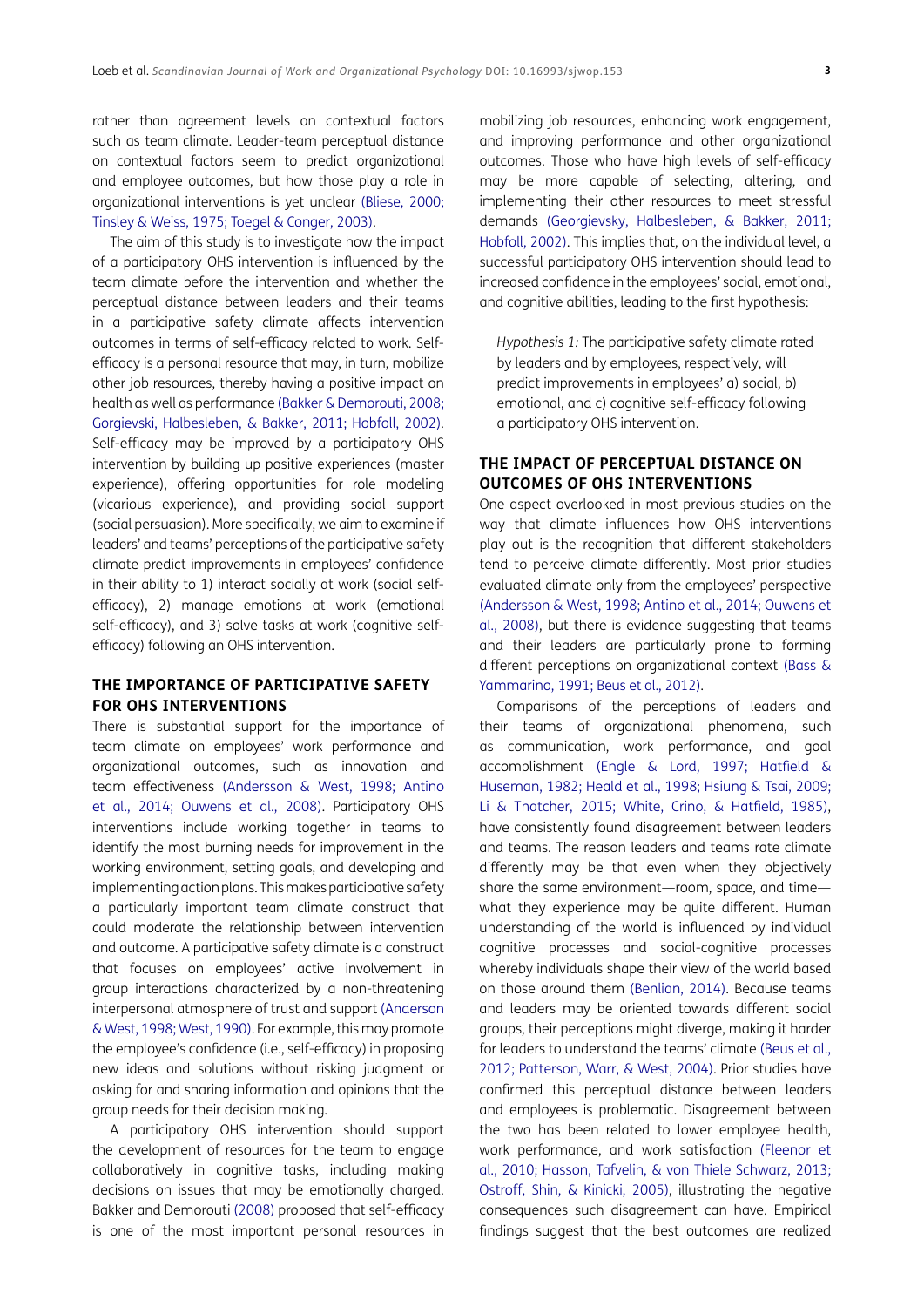when leaders and teams are in agreement on high ratings of contextual factors, such as organizational support (Bashshur Hernández, & González-Romá, 2011) and a climate of organizational diversity [\(McKay, Avery, &](#page-13-14) [Morris, 2009\)](#page-13-14). Thus, investigating climate from only one perspective represents a missed opportunity.

Gibson, Cooper, and Conger [\(2009\)](#page-12-14) proposed the term "leader–team perceptual distance" to describe the phenomenon. They suggested that differences between leaders' and teams' perceptions cause misunderstandings that waste resources and distract from performing effectively. Perceptual distances impede the development of a shared understanding and deter the team from utilizing their resources optimally. They also prevent them from utilizing information in the environment in a beneficial way. According to this line of reasoning, perceptual distance between leader and team in a participative safety climate would impede the effectiveness of the intervention, here self-efficacy, by hindering the development of such things as a shared understanding of goals and responsibilities and diminishing the ability to use conflict to promote team performance ([Gibson, 2001;](#page-12-15) [Gibson & Earley, 2007\)](#page-12-16).

Previous research has shown that pre-intervention context matters. Work units with a good starting point show the greatest improvement from interventions [\(Augustsson et al., 2014](#page-11-11); [Ulhassan et al., 2014\)](#page-14-1), leading to a conclusion that organizations are more likely to successfully implement organizational interventions if the organization is reasonably well functioning to begin with ([Nielsen et al., 2006](#page-13-15)). Following Gibson's and colleagues' [\(2009](#page-12-14)) reasoning, we argue that groups in which teams and leaders concur on their participative safety climate (i.e., congruence) will be able to make the best use of the intervention activities and trigger the best employee outcomes in terms of increased self-efficacy. More specifically, congruence between team and leader on participative safety climate may have a socially persuasive function, something that has been shown to have a positive effect on the individual's self-efficacy (Bandura, 1997). This leads to our second hypothesis:

*Hypothesis 2:* Congruence between leaders' and teams' perceptions of the participative safety climate pre-intervention will positively predict outcomes of an OHS intervention in terms of employees' a) social, b) emotional, and c) cognitive self-efficacy.

### **METHODS**

This study is based on the pre- and post-measurements of a longitudinal intervention study called REwarding and SUstainable health-promoting LEADership (RE-SU-LEAD). The participatory occupational health intervention took place between March 2011 and May 2012 and targeted both leaders and their teams. The intervention was initiated by researchers and was offered to participating organizations as part of a research project. The intervention was based on leadership as a relationship, where the outcomes largely depend on the social exchange between leaders and employees, aiming to develop leaders' behavior into a more rewarding and health supporting form and identify the mechanisms behind any improvement in employees' well-being and health. The aim included strengthening the employees' self-efficacy, which is relevant for mental health and may also facilitate the attainment of health-relevant goals. The intervention comprised an on-the-job training program consisting of 10 modules, which included both leadership training and activities for the teams. The effects of the intervention on leadership behaviors, employees' job characteristics, employees' personal resources, and wellbeing were previously reported ([Rigotti et al., 2014\)](#page-13-16).

#### **PARTICIPANTS AND PROCEDURE**

Five organizations characterized by high service demands and customer orientation participated in the intervention: finance (Germany), public administration, healthcare, service, and education (Germany and Sweden). The organizations were informed that a requirement for teams to participate in the intervention was that they work closely together and have frequent contact with their leaders. This can be considered a precondition of the effects of leadership on employee wellbeing. Overall, 30 leaders and their teams were invited to participate in the intervention.

All employees and their leaders completed questionnaires individually at their workplace before the intervention (T1, baseline), and the procedure was repeated after completion of the intervention (T2). Baseline data (T1) were provided by 348 of 499 (69.7%) participants and prospective data (both T1 and T2) by 205 (41.1%) employees. All 30 leaders filled in T1, and 27 filled in T2 questionnaires. At baseline, 93 (85.3%) employees and 9 leaders in Germany were female, and 14 (12.8%) employees and 3 leaders were male. In Sweden, 203 (84.9%) employees and 12 leaders were female, and 33 (13.8%) employees and 6 leaders were male. Five employees did not fill in information about gender. At T1, participants reported a mean age of 43.08 years (SD = 10.92) and a mean organizational tenure of 14.89 years (SD =  $11.38$ ). The average number of employees per team was  $19.49$  (SD = 9.06, range = 4-52).

### **MEASURES**

For all scales, the distinctiveness of the subscales was previously assessed using confirmatory factor analysis in this sample, and appropriate psychometric properties were found (Blinded for review). All scales included for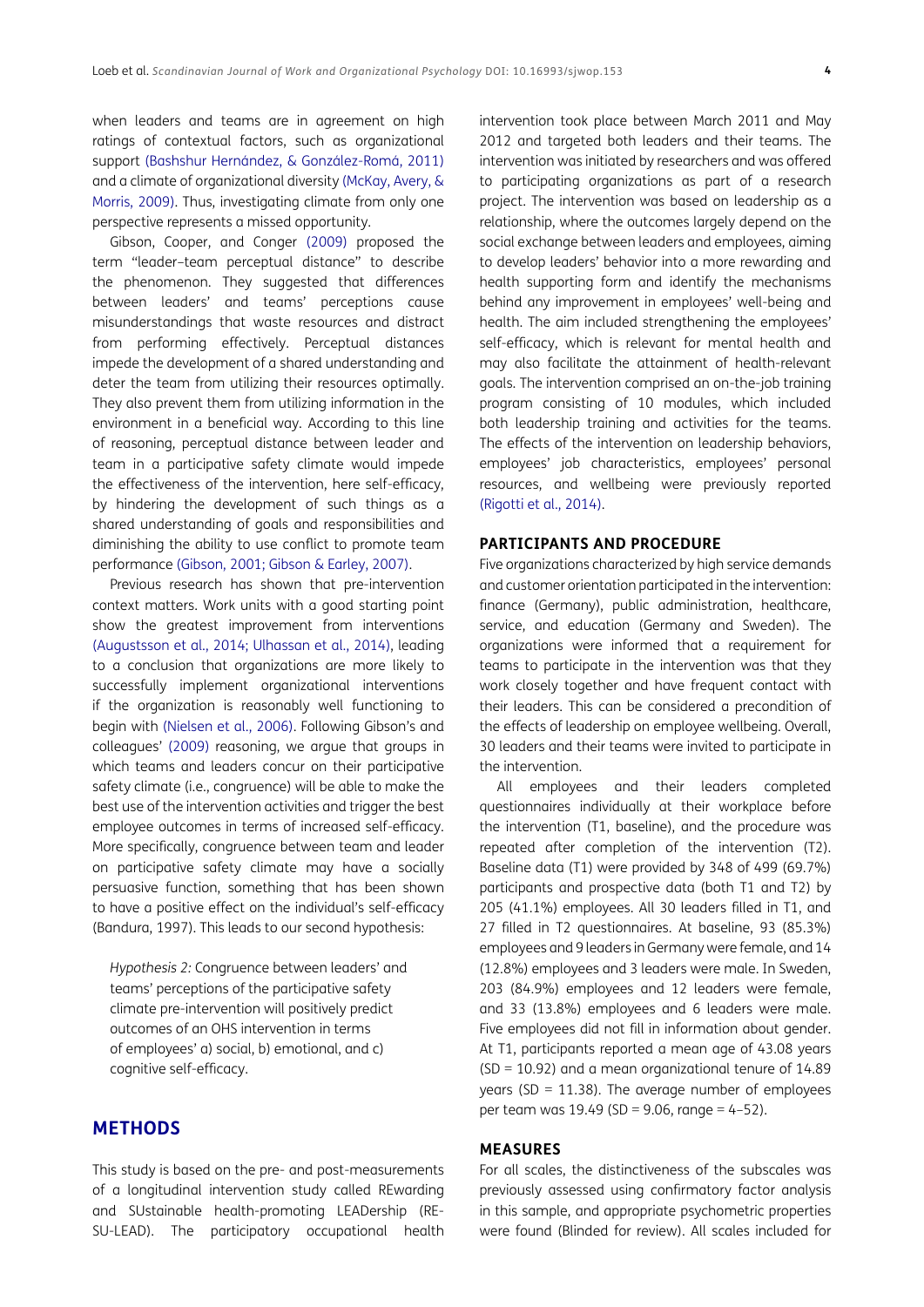this study were measured both before (T1) and after (T2) the intervention.

*Team climate.* For this study, the subscale participative safety climate consisting of five items from the short version of the Team Climate Inventory (TCI) ([Anderson](#page-11-3) [& West, 1998\)](#page-11-3), developed and tested by Kivimäki and Elovainio (1999), was used to measure both leaders' and employees' perspectives. This subscale has demonstrated internal homogeneity, reliability, and normality across two large independent samples and acceptable predictive validity compared to the original TCI and, of the subscales, is considered the best predictor of perceived team effectiveness ([Strating & Nieboer,](#page-13-17) [2009](#page-13-17)). Sample items are: "*People in the work unit feel understood and accepted by each other*," and "*People in the work unit cooperate to help develop and apply new ideas.*" The items are rated on a 5-point response scale ranging from 1 (*to a very small extent*) to 5 (*to a very large extent*). Internal consistency ( $\alpha$ ) T1 = .91, T2 = .92.

*Occupational Social Self-Efficacy Scale.* Social selfefficacy was assessed with the Occupational Social Self-Efficacy Scale ([Loeb et al., 2016](#page-13-18)) to measure an individual's confidence in her or his ability to engage in the social interactional tasks necessary to initiate, maintain, and develop interpersonal relationships at work. The scale has been shown to differentiate from cognitive, task-oriented occupational self-efficacy and is related to, yet distinct from, emotional self-efficacy [\(Loeb et al., 2016\)](#page-13-18). The five items cover these areas of social interactions: conflict management, making friends, performance in groups, receiving help, and social assertiveness. Sample items include the following: "*How confident are you in your ability to ask someone at work for help when you need it*?" and "*How confident are you in your ability to cooperate with people at work who see things differently than you*?" Items were rated on a 5-point Likert-type scale ranging from 0 (*no confidence at all*) to 4 (*complete confidence*). Internal consistency (α) T1 = .86, T2 = .78.

*Occupational emotional self-efficacy scale.* Emotional self-efficacy was assessed with the occupational emotional self-efficacy scale [\(Loeb et al., 2016\)](#page-13-18) to measure an individual´s confidence in their capability to perceive, understand, regulate, and use emotional information at work. This scale focuses on the work context as well as making a distinction in self-versusother-oriented emotions (cf. [Choi, Kluemper, & Sauley,](#page-11-12) [2013](#page-11-12)). The scale includes four other-oriented items, for example, "*How confident are you in your ability to correctly identify when other people are feeling negative emotions at work*?" and four self-oriented items, for example, "*How confident are you in your ability to correctly identify your own negative emotions at work*?" Items were rated on a 5-point Likert-type scale ranging from 0 (*no confidence at all*) to 4 (*complete confidence*). Internal consistency (α) T1 = .85, T2 = .81.

*Occupational cognitive self-efficacy.* The short version of the occupational self-efficacy scale ([Rigotti, Schyns, &](#page-13-19)  [Mohr, 2008\)](#page-13-19) with six items was used to measure cognitive self-efficacy. The occupational self-efficacy scale is a task-oriented cognitive scale. A sample item is "*When I am confronted with a problem in my job, I can usually find several solutions.*" The items are rated on a 7-point Likerttype scale ranging from 1 (*strongly disagree*) to 7 (*strongly agree*). Internal consistency  $(\alpha)$  T1 = .79, T2 = .81.

#### **ANALYSIS**

To assess the impact of different perceptions of the participative safety climate between leaders and their teams, polynomial regression analyses with response surface analysis were used ([Edwards, 1994;](#page-11-13) [Shanock](#page-13-20)  [et al., 2010](#page-13-20)). This approach has two main advantages: it enables analyses of a combination of two predictor variables' relation to an outcome, and it considers the differences between predictor variables ([Shanock et al.,](#page-13-20)  [2010\)](#page-13-20). Following the recommendation of Fleenor and colleagues ([2010](#page-12-17)), we examined the extent of agreement between leaders and teams on the participative safety climate measures at baseline. Disagreement is defined as more than half a standard deviation away from the mean on a standardized score on the two predictors in the polynomial regression [\(Fleenor et al., 1996\)](#page-12-12). At least a 10% discrepancy is required to warrant further analysis. Before performing the polynomial regressions, we aggregated employee ratings of participative safety climate and the three dimensions of self-efficacy to the team level. To make sure that the aggregation of these variables was appropriate, we calculated their intraclass correlation and mean rWG (j) (see [Table 1\)](#page-5-0).

Then polynomial regression analysis was conducted ([Edwards & Parry, 1993\)](#page-12-18). Separate hierarchical ordinary least-squares regressions were computed for each dimension of self-efficacy, whereby Time 2 levels of either social, emotional, or cognitive self-efficacy (i.e., the outcomes) were regressed on teams' ratings, leaders' ratings, the cross product of teams' ratings and leaders' ratings, the square of teams' ratings, and the square of leaders' ratings of participative safety climate at Time 1. Also, we included the Time 1 measure of self-efficacy as a covariate. Measures were included in the regressions in scale-centered form in order to reduce multicollinearity, allow meaningful interpretation of coefficients on first-order terms, and facilitate interpretation of the coefficients on the x–y plane, where the origin of the x-axis and y-axis is located ([Edwards, 1994\)](#page-11-13). A significant R2 indicates that the predictors explain variance different from zero, and thus further analysis in terms response surface analysis is warranted. Next, surface test values were calculated to examine a response surface pattern and were later graphed to provide a three-dimensional visual presentation of the data that aids interpretation. Because agreement hypotheses involve the two quadratic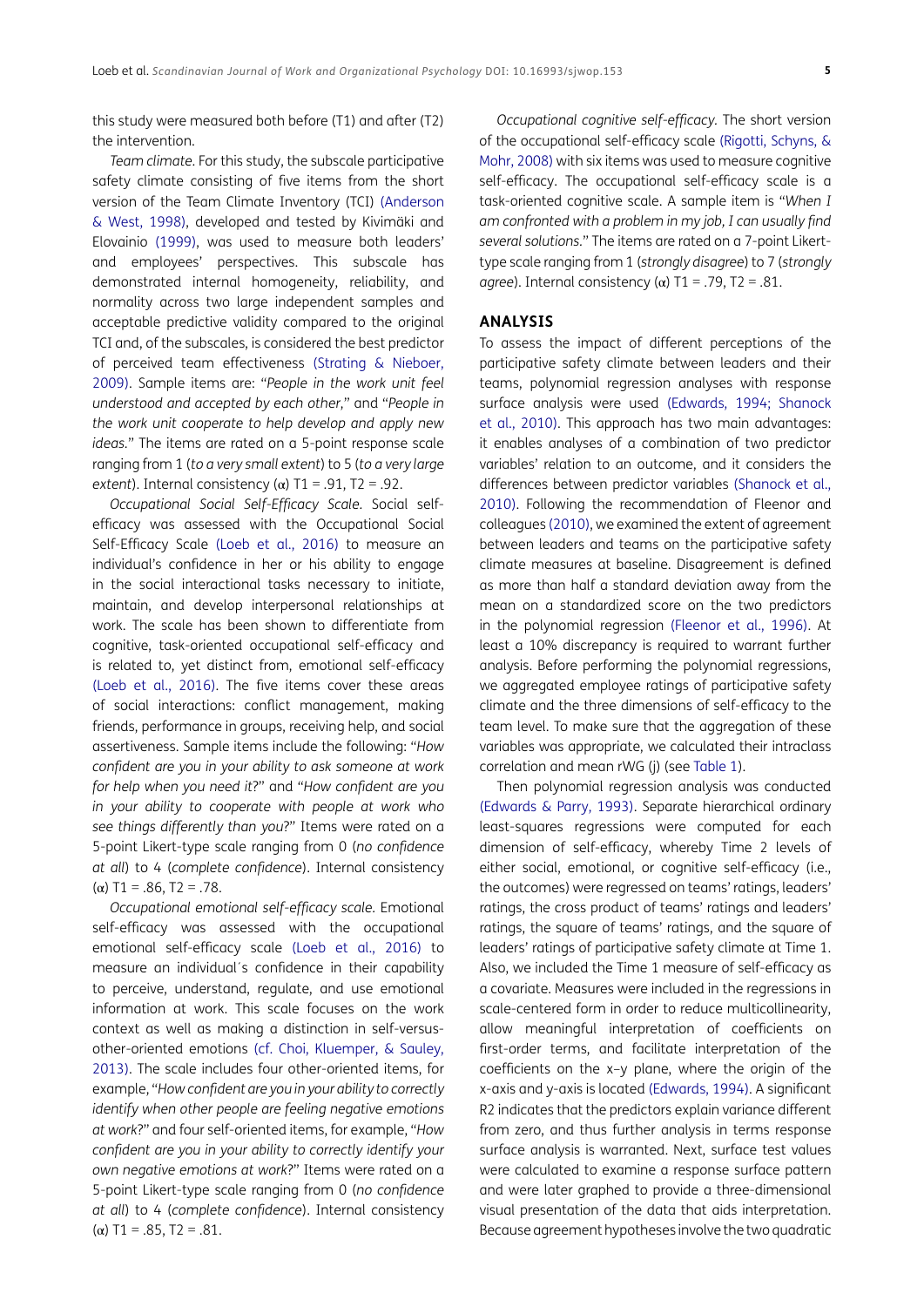terms as well as the product term, the most direct way to test the hypothesis is to use these coefficients to test shapes along lines of interest using the response surface method. Four surface test values,  $a_{1}$ –  $a_{4}$ , were calculated using the unstandardized regression coefficients (see [Table 4](#page-8-0) on how to calculate these). The values present the slope and curvature of two lines. The line of congruence extends from the nearest to the farthest corners of the graph ([Figures 1](#page-5-1), [2,](#page-6-0) and [3\)](#page-6-1) and is investigated by the surface test values  $a_{1}$  and  $a_{2}$ , where  $a_{1}$  is the slope and *a2* is the curvature along the line of congruence. The slope of the line represents how agreement between

two predictor variables (in our study leader and team perception of a participative safety climate) relates to an outcome, and the curvature tells us whether the relationship between ratings that are in agreement and the outcome (in our study self-efficacy) is linear or nonlinear. The other line is the line of incongruence, which extends from the left corner to the right corner and is reflected by  $a_{\overline{\jmath}}$  (slope) and  $a_{\overline{\imath}}$  (curvature). Significant curvature  $(a_4)$  captures how the degree of discrepancy between the two predictor variables may influence the outcome variable. The slope  $(a_{\frac{1}{2}})$  tells us the extent to which the direction of the discrepancy matters, such

| <b>SUBSCALE</b>                 | <b>NUMBER OF ITEMS</b> | TCC.     | <b>MEAN RWG (J)</b> |
|---------------------------------|------------------------|----------|---------------------|
| Social self-efficacy, time 1    | 5                      | $47**$   | -97                 |
| Social self-efficacy, time 2    | 5                      | $.13**$  | -97                 |
| Emotional self-efficacy, time 1 | 8                      | $35**$   | -98                 |
| Emotional self-efficacy, time 2 | 8                      | $.08*$   | .98                 |
| Cognitive self-efficacy, time 1 | 6                      | $.13***$ | -92                 |
| Cognitive self-efficacy, time 2 | 6                      | .02      | .89                 |
| Participatory safety, time 1    | 4                      | $.78**$  | -85                 |

#### <span id="page-5-0"></span>**Table 1** Subscale intraclass correlation coefficients (ICC) and within group agreement.

*Note*: K = 28 leaders.  $*_{p}$  < .05.



<span id="page-5-1"></span>Figure 1 Leader-team perceptual distance pre-intervention (Time 1) on participatory safety climate and teams' ratings of social selfefficacy post-intervention (Time 2).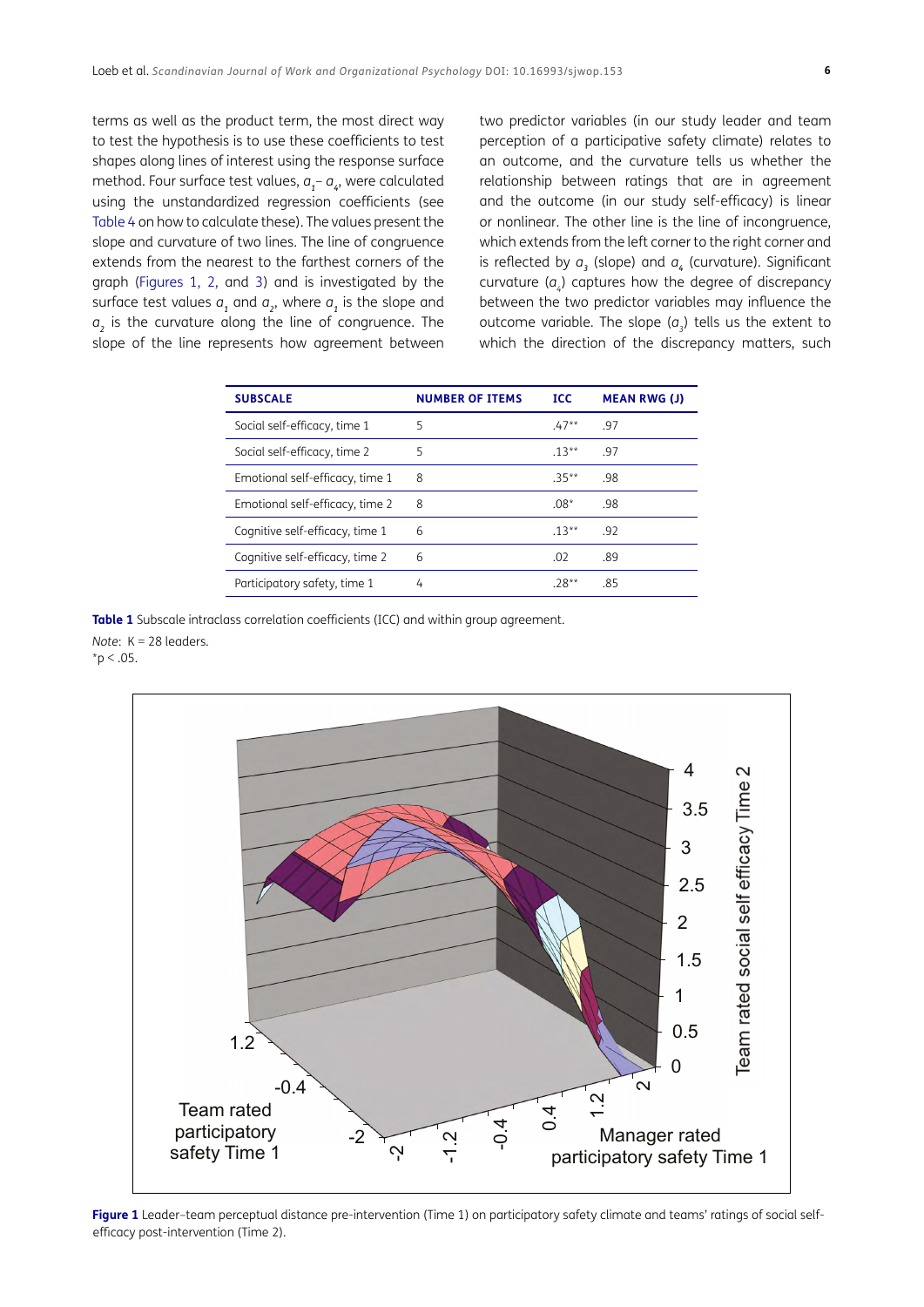

<span id="page-6-0"></span>**Figure 2** Leader–team perceptual distance pre-intervention (Time 1) on participatory safety climate and teams' ratings of emotional self-efficacy post-intervention (Time 2).



<span id="page-6-1"></span>**Figure 3** Leader–team perceptual distance pre-intervention (Time 1) on participatory safety climate and teams' ratings of cognitive self-efficacy post-intervention (Time 2).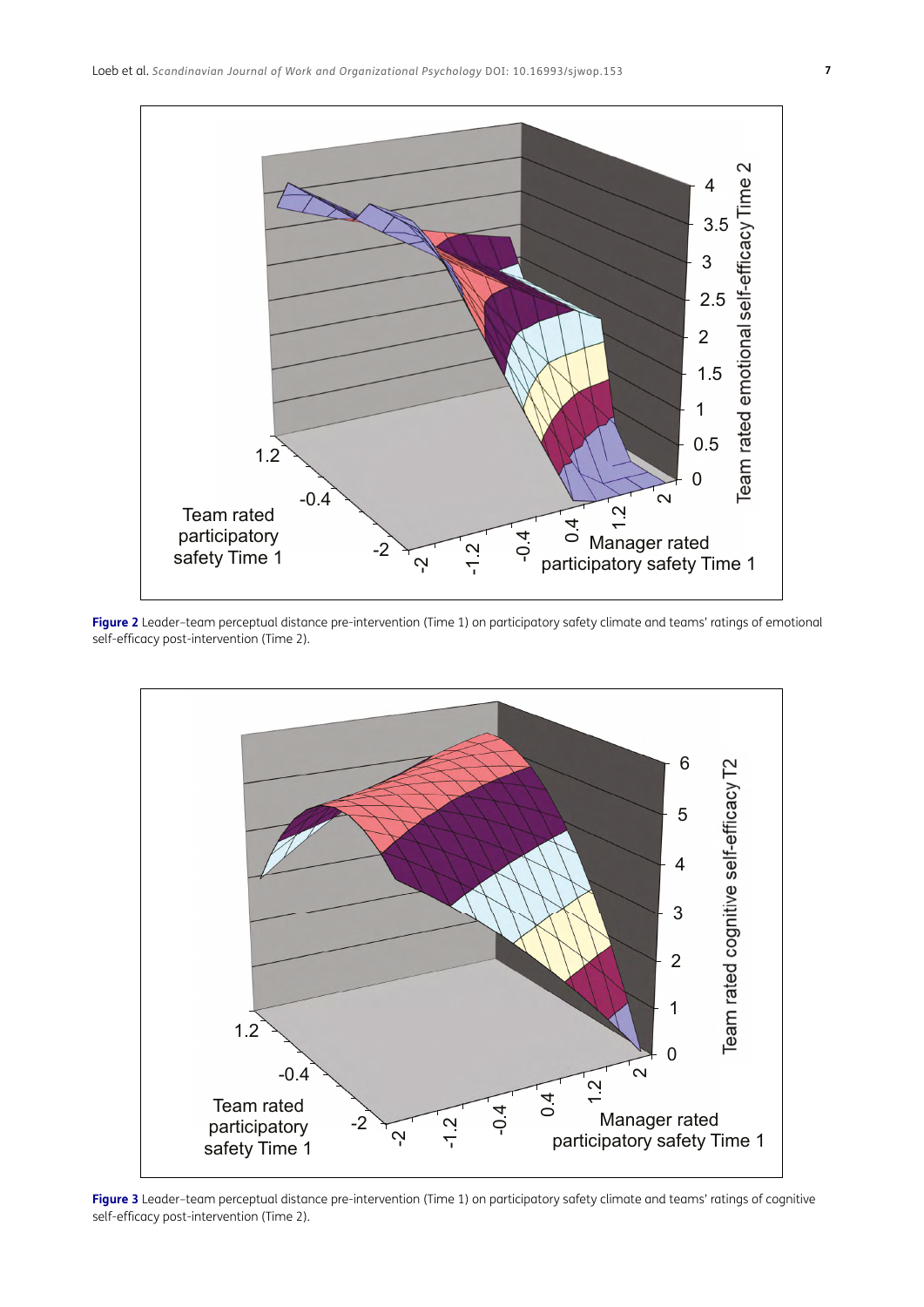that the outcome is potentially affected more when the discrepancy is in one direction or the other.

To support our congruence hypothesis, four criteria needed to be met ([Humberg et al., 2019\)](#page-12-19): The first principal axis (which corresponds to the ridge of the surface including the highest values and which forms a ridge line across the graph that extends from the nearest to the farthest corners of the graph) must not differ significantly from the line of congruence, meaning that the intercept of the first principal axis (p10) must not be significantly different from 0 (criterion 1), and the slope of the first principal axis (p11) must not be significantly different from 1 (criterion 2). Although the first principal axis and the line of incongruence often are parallel, this may not always be the case and needs to be tested. Moreover, the surface above the line of incongruence must be an inverted U-shape with a non-significant slope above the origin. Therefore, *a<sup>4</sup>* must be significantly negative (criterion 3) and  $a_{\overline{\textit{3}}}$  must not be significantly different from 0 (criterion 4). This is to ensure that respondents with more and more incongruent predictor combinations have significantly lower outcomes values. In addition, when no main effect of the predictors is expected, the surface above the line of congruence must not differ significantly from a constant shape, meaning that there should be no slope along the line of congruence, thus *a<sup>1</sup>* and *a<sup>2</sup>* should be non-significant. For a more detailed description of response surface analysis, we recommend Humberg's and colleague's ([2019](#page-12-19)) checklist for congruence hypotheses.

### **RESULTS PRELIMINARY ANALYSES**

Descriptive statistics and correlations among all study variables are presented in [Table 2](#page-7-0). The significant but rather low correlation between leader and team ratings of participative safety climate suggests that perceptual distance between leaders and teams may be present.

As polynomial regressions include aggregating employees' perceptions of their participative safety climate and self-efficacy to the team level, we first examined the ICC (1) and rWG (j). As presented in [Table 1,](#page-5-0) our analysis supports the aggregation of our variables to the team level. Next, we examined the level of agreement between leaders and their teams on participative safety climate at baseline, and our analysis showed that 26.7% of the managers were in agreement with their team. Further, 43.3% of the leaders rated the climate higher than their team did, while 30.0% rated it lower. As more than 10% of leaders and teams disagreed, further analyses using polynomial regression and response surface analysis are warranted.

### **HYPOTHESIS TESTING**

First, we examined the linear relationship between leaders' and teams' perceptions of participatory safety climate before training and its relationship to changes in self-efficacy post-training. We therefore performed three hierarchical regressions, presented in [Table 3,](#page-8-1) in which self-efficacy at Time 2 was regressed on self-efficacy at Time 1, leaders' ratings of participative safety climate and teams' ratings of participatory safety climate. Our analysis revealed that neither leaders' nor teams' ratings of participative safety climate predicted changes in any of the self-efficacy outcomes. Thus, Hypothesis 1 was not supported.

Second, we performed three polynomial regressions, one for each of the self-efficacy outcomes (see [Table 4\)](#page-8-0). All three regressions explained significant variance in the dependent variable (self-efficacy at Time 2), and therefore we calculated the surface test values  $a_{1}$ – $a_{4}$  for all three regressions, also presented in [Table 4.](#page-8-0) The surface test values were then used to calculate the response surface patterns, which are presented in [Figures 1](#page-5-1)–[3.](#page-6-1)

For social, emotional, and cognitive self-efficacy at Time 2, the pattern of the surface test values confirms our hypothesis. First, the *p10* value did not differ

|    | М                               | <b>SD</b> | 1.   | 2.      | $\overline{\phantom{a}}$ 3. | -4.      | 5.       | 6.  | 7.      |         |
|----|---------------------------------|-----------|------|---------|-----------------------------|----------|----------|-----|---------|---------|
| 1. | Participatory safety T1, team   | 3.65      | 0.48 |         |                             |          |          |     |         |         |
| 2. | Participatory safety T1, leader | 3.69      | 0.62 | $.41*$  |                             |          |          |     |         |         |
| 3. | SocialSE T1, team               | 2.65      | 0.66 | $.42*$  | .30                         |          |          |     |         |         |
| 4. | SocialSE T2, team               | 2.97      | 0.28 | .30     | .25                         | .55      |          |     |         |         |
| 5. | EmotionalSE T1, team            | 2.47      | 0.51 | .33     | .19                         | $.96***$ | .45      |     |         |         |
| 6. | EmotionalSE T2 team             | 2.76      | 0.23 | .26     | .13                         | .14      | $.71***$ | .07 |         |         |
| 7. | CognitiveSE T1, team            | 5.40      | 0.41 | $.52**$ | $-.05$                      | .29      | .32      | .29 | .12     |         |
| 8. | CognitiveSE T2, team            | 5.47      | 0.28 | $.40*$  | .05                         | .16      | $.58**$  | .14 | $.68**$ | $.50**$ |

<span id="page-7-0"></span>**Table 2** Descriptive statistics and correlations among all study variables. *Note*: SE = self-efficacy.

 $*$  p < .05,  $**$  p < .01.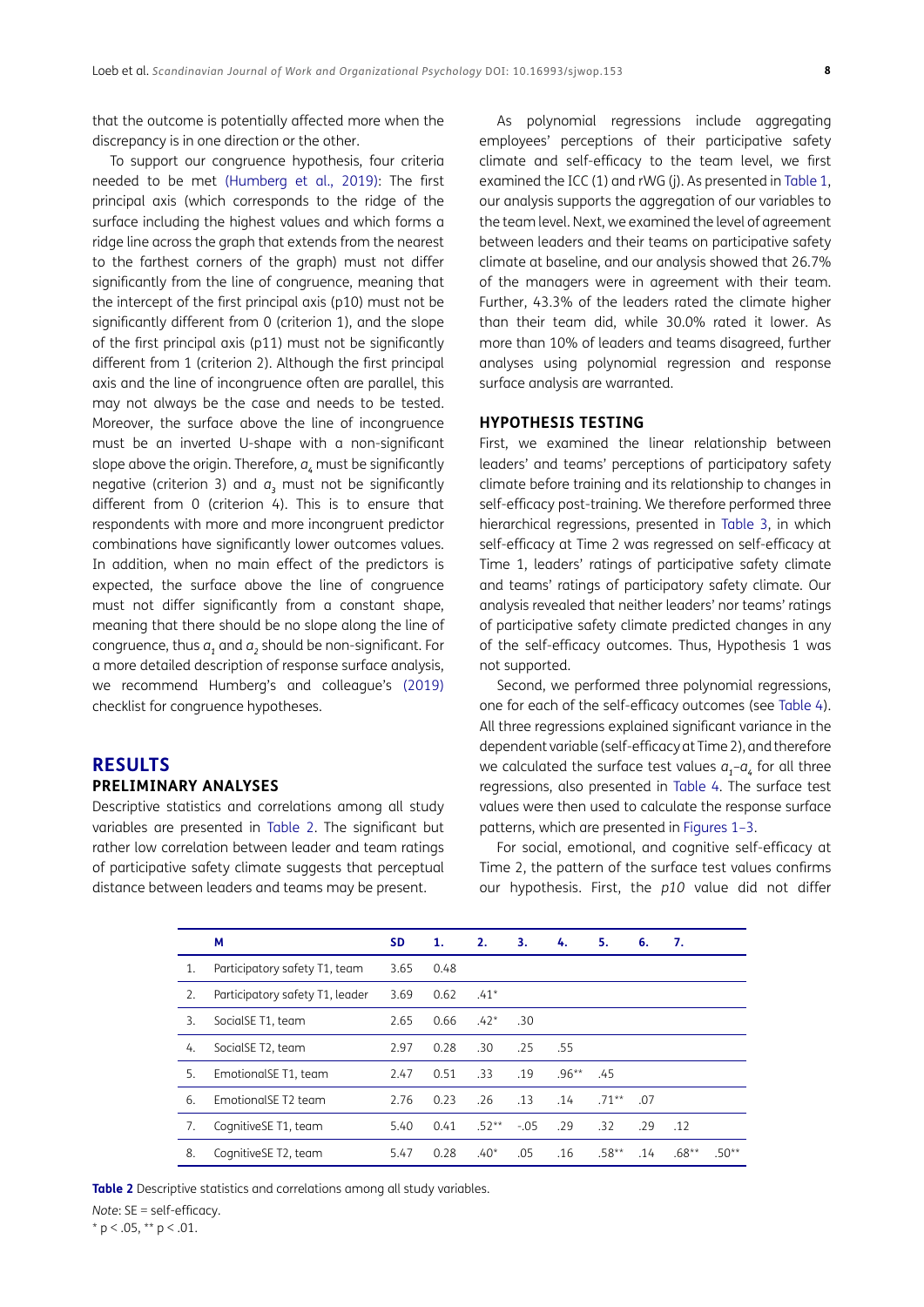|                                      | <b>SOCIAL SE T2</b> |         | <b>EMOTIONAL SE T2</b> |                   | <b>COGNITIVE SE T2</b> |                   |
|--------------------------------------|---------------------|---------|------------------------|-------------------|------------------------|-------------------|
|                                      | STEP <sub>1</sub>   |         | STEP 2 STEP 1          | STEP <sub>2</sub> | STEP <sub>1</sub>      | STEP <sub>2</sub> |
| Self-efficacy T1                     | $***$<br>.55        | $51*$   | .07                    | $-.03$            | $.50**$                | .39               |
| Leader-rated participatory-safety T1 |                     | .05     |                        | .27               |                        | .21               |
| Team rated participatory-safety T1   |                     | .08     |                        | .02               |                        | $-.02$            |
| F-value                              | $11.28**$           | $3.63*$ | .11                    | .59               | $8.73**$               | $3.10*$           |
| $R^2$                                | .30                 | .31     | .004                   | .07               | .25                    | .28               |
| DR <sup>2</sup>                      |                     | .01     |                        | .06               |                        | .03               |

<span id="page-8-1"></span>**Table 3** Hierarchical Regression Analyses for teams' ratings on subscales of self-efficacy (SE) at T2.

*Note:* T1 = Time 1, T2 = Time 2.

Number of Teams = 28.

Standardized Coefficients are presented.

 $* p < .05, ** p < .01.$ 

|                                         | <b>SUBSCALES SELF EFFICACY AT T2</b> |            |            |  |
|-----------------------------------------|--------------------------------------|------------|------------|--|
| <b>PARTICIPATORY SAFETY TIME 1</b>      | <b>SSE</b>                           | <b>ESE</b> | <b>CSE</b> |  |
| Constant                                | $2.84***$                            | $2.69**$   | $5.07**$   |  |
| Self-efficacy T1                        | $.32*$                               | .18        | .26        |  |
| Leader-rated $(b_2)$                    | $-.14$                               | $-.48*$    | $-.27$     |  |
| Team-rated $(b_1)$                      | $-.05$                               | .27        | .43        |  |
| Leader-rated squared ( $b_{\epsilon}$ ) | $-.23*$                              | .02        | $-.09$     |  |
| Leader-rated * team-rated (b,)          | $.57*$                               | $-.60*$    | $.44 *$    |  |
| Team-rated squared $(b_2)$              | $-.15$                               | $-.35*$    | $-.36$     |  |
| $R^2$                                   | $***$<br>.53                         | $.32*$     | $.26*$     |  |
| Surface tests                           |                                      |            |            |  |
| p10                                     | .12                                  | .52        | .60        |  |
| p11                                     | 1.15                                 | .56        | .55        |  |
| $a_1 = (b_1 + b_2)$                     | $-.19$                               | $-.21$     | .16        |  |
| $a_2 = (b_3 + b_4 + b_5)$               | .19                                  | .27        | $-.02$     |  |
| $a_3 = (b_1 - b_2)$                     | $-.09$                               | $-.74$     | $-.70$     |  |
| $a_4 = (b_3 - b_4 + b_5)$               | $-.95*$                              | $-.93*$    | $-.89*$    |  |

<span id="page-8-0"></span>**Table 4** Polynomial Regression Analyses and Surface Values for Teams ratings of Self-efficacy.

*Note:* sSE = social self-efficacy, eSE = emotional self-efficacy, cSe = cognitive self-efficacy.

Number of Teams = 28.

Unstandardized Coefficients are presented.

 $* p < .05, ** p < .01.$ 

significantly from 0 (criterion 1), and the *p11* value did not differ significantly from 1 (criterion 2), suggesting that the first principal axis does not differ from the line of congruence. Also, for social, emotional, and cognitive self-efficacy at Time 2,  $a<sub>k</sub>$  was significant and negative (criterion 3), suggesting that the larger the discrepancy between leader and team perception of participative safety climate, the lower the levels of selfefficacy reported post-intervention will be. Moreover, the values of  $a_3$  did not differ significantly from 0 (criterion 4), revealing that the surface above the line of incongruence has an inverted U-shape with a nonsignificant slope above the origin. Finally,  $a_1$  and  $a_2$ were non-significant, meaning that the surface above the line of incongruence did not differ from a constant shape. Taken together, these findings fully support Hypothesis 2, suggesting that when the leader's and the team's perceptions of the participative safety climate are aligned before the intervention, the better the outcomes of the intervention will be in terms of increasing social, emotional, and cognitive self-efficacy at post-intervention.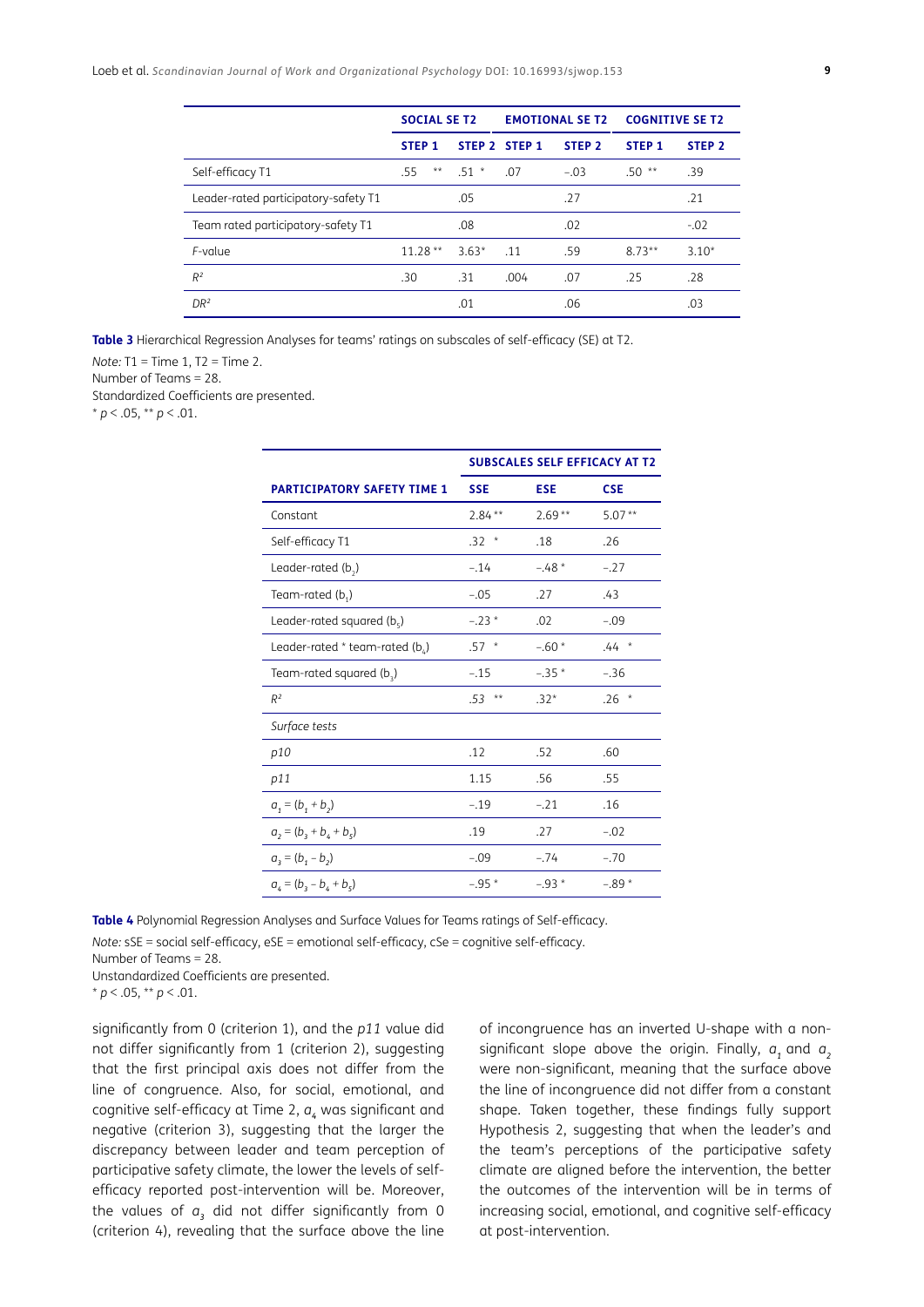## **DISCUSSION**

The aim of this study was to investigate if the outcome of a participatory OHS intervention is predicted by the participative safety climate before the intervention and if perceptual distance between leaders and their teams in participative safety climate is related to the outcome of the intervention. In brief, we found that the participative safety climate itself did not have a relation to the intervention outcomes in terms of improved selfefficacy. It was only when the leader's and the team's levels of *congruence* on the climate was introduced that a relationship to the outcomes was found. These findings are discussed below together with the implications for research and practice.

The first hypothesis suggested that participative safety climate at baseline would predict employees' improvements following a participatory OHS intervention in three outcomes: social, emotional, and cognitive self-efficacy. This hypothesis was not supported by our analysis. Thus, the mean level of the climate in each group was not sufficient to influence the intervention outcome. Although the participative safety climate has not been previously investigated in relation to intervention outcome, it encompasses important characteristics of the organizational climate and would thus have been expected to be related to intervention outcomes. Based on the analysis of team mean values, which is common in research and organizational practice, the conclusion would have been that participative safety climate does not affect the outcome of the intervention. These conclusions would have been suggestive of the participatory safety climate not being an important predictor of intervention outcome. Drawing such a conclusion would have erroneously suggested that participatory safety climate is not an important contextual factor for participatory OHS intervention outcomes, contrary to current conceptualizations and empirical studies ([Biron &](#page-11-14) [Karanika-Murray, 2014](#page-11-14); [Cox et al., 2007](#page-11-2); [Havermans et al.,](#page-12-20) [2016](#page-12-20); [Montano et al., 2014](#page-13-4); [Murta et al., 2007](#page-13-6); [Nielsen et](#page-13-5) [al., 2013;](#page-13-5) [von Thiele Schwarz et al., 2016](#page-14-2)).

Our second hypothesis postulated that congruence between leaders' and teams' assessment of the participative safety climate at baseline would positively predict employees' development in the three selfefficacy outcomes. This hypothesis was supported: agreement between leaders and teams about the level of participatory safety climate was related to greater improvement in employees' social, emotional, and cognitive self-efficacy as a result of the intervention. Agreement affected the outcomes regardless of the level of climate ratings, that is, whether the climate was perceived as good or poor. This implies that it was the agreement itself between the leader and the team that benefited the outcome. Consequently, the lowest levels of employee self-efficacy post-intervention were found when there was incongruence, that is, when leaders and teams disagreed about the climate at baseline. This indicates that as long as leaders and teams perceive the climate the same way, a good platform for success of the intervention is established—even when they agree that there is a poor participative safety climate.

One interpretation for the positive consequences of the agreement between leaders and teams on self-efficacy may be that congruence on climate makes the leaders and teams initiate appropriate actions as a part of the intervention. Thus, in line with the similarity attraction paradigm ([Byrne, 1971](#page-11-4)), shared perceptions of the climate may enable employees and leaders to make the best of the participatory intervention. This type of intervention builds on the assumption that the teams act based on their unique circumstances and that leaders support these actions. For this to happen, the two groups need to be able to share an understanding of the contextual factors in the organization. Previous research on the impact of climate on intervention outcomes has suggested that it may be necessary to think of climate as a fertile soil that is necessary for succeeding with an intervention ([Andersson & West, 1998](#page-11-3); [Antino et al., 2014](#page-11-7); [Lehman](#page-12-3)  [et al., 2019;](#page-12-3) [Ouwens et al., 2008](#page-13-10)). Our findings contradict this by suggesting that more important than good climate for successful OHS interventions is the thorough understanding of the climate from the perspective of the main stakeholders—employees and their leaders.

This study adds to the body of literature focusing on leader–team perceptual distance in relation to OHS interventions by highlighting the role of climate as a context factor in the equation. The literature on leader–team perceptual distance to date has shown that agreement between leaders and teams is related to employee wellbeing and performance ([Hasson et al.,](#page-12-13)  [2013;](#page-12-13) [Hasson et al., 2016](#page-12-4); [Tafvelin et al., 2017](#page-14-7); Tafvelin & Hasson, 2019). Prior research has also shown that leader– team perceptual distance on the outcomes variables before the intervention can impact how improvements in these variables occur over time. For instance, Hasson and colleagues ([2016\)](#page-12-4) showed that organizational learning improved most when leaders and employees agreed that the organizational learning climate before the intervention was high. Also, Tafvelin and colleagues (2019) found that when leaders and their followers agreed on safety leadership before an intervention, greater development was found in safety leadership after the training, as compared to those who disagreed. The current study adds to this by emphasizing the role of context for intervention outcomes—pre-intervention agreement on context acts in similar ways. The next step in this line of research could be to investigate several other contextual factors from the perspective of leader– team perceptual distance through advanced statistics of polynomial regression analyses using response surface analysis.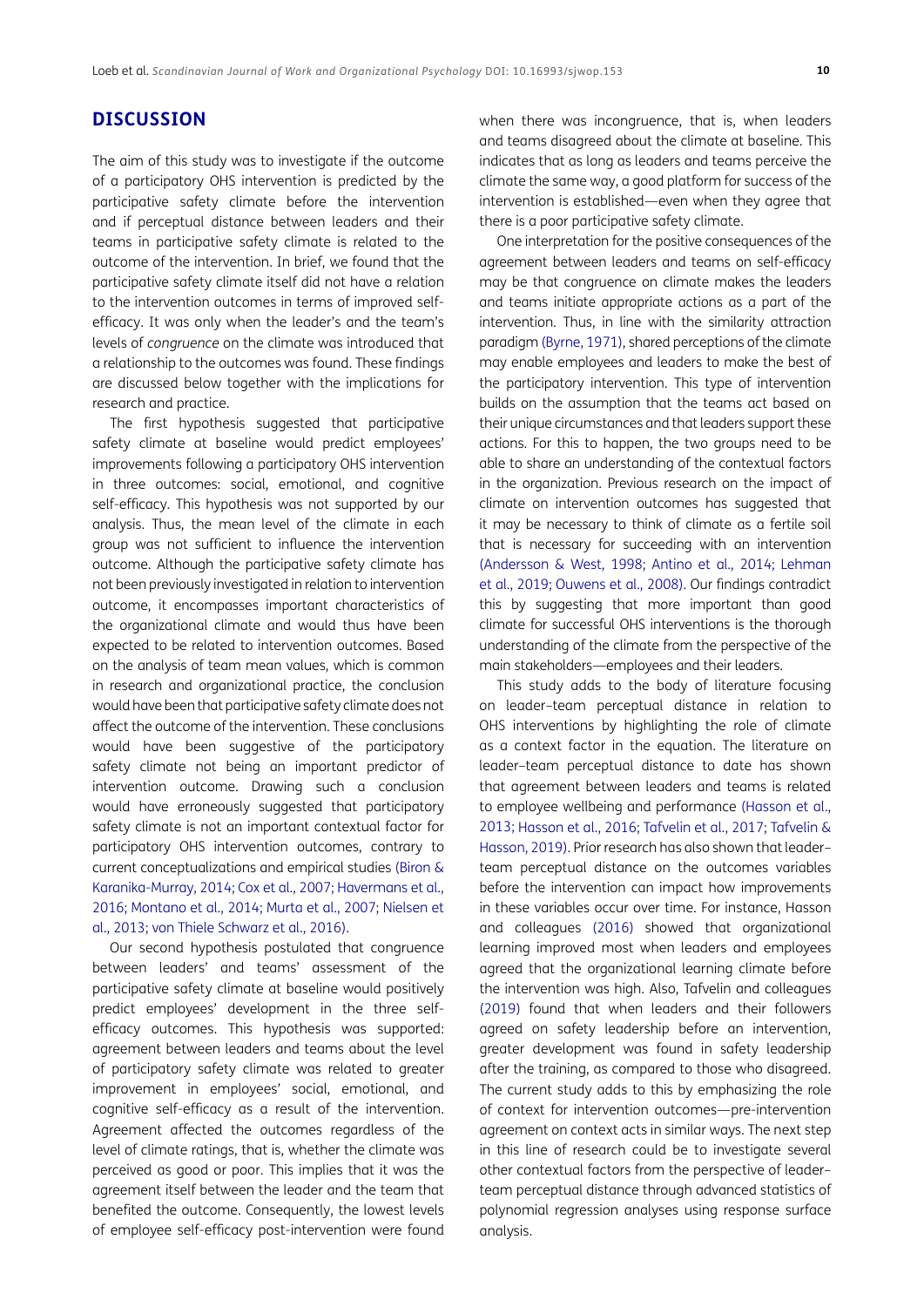### **PRACTICAL IMPLICATIONS**

Our results have implications on how to use assessments and surveys, especially when conducting organizational interventions. When measuring context, frequently only one perspective is adopted, but using employee data, for example, is inadequate based on our findings. The team's mean values alone need not be decisive; there is a need to take both the leaders' and the employees' perspectives into account. This approach will require courage from the leaders, who are likely to have to deal with results showing that they are not aligned with their employees. Nevertheless, our findings show that transparently addressing any differences in perception may be worthwhile, as coming to an agreement in itself could be the most important thing. Acknowledging any existing differences may be the first—albeit not the only—step in addressing perceptual differences, with the aim of getting on the same page.

There are also practical implications specifically for leaders. Many leaders either over- or underestimate the work context. This implies that leaders are not in congruence with their employees. For many leaders, there are good reasons to assume that they probably *do not* perceive the work context in the same way as the employees. A useful starting point for leaders could be to approach these questions with an open mind as to how the team perceives the situation. It is of importance to discuss possible differences, which could enhance the possibilities to create a joint understanding of the contextual situation. If it is common procedure to gather information from only a few members of the team, it could be fruitful to broaden that group.

#### **METHODOLOGICAL DISCUSSION**

One of the main strengths of the study was that the sample consisted of multiple organizations, increasing the likelihood of the results being generalizable for different types of organizations, both private and public.

Another clear strength was the prospective study design allowing us to evaluate the effects over time together with multi-source ratings. The multi-source and prospective nature of our data means that common method bias is unlikely to pose a threat to our results [\(Podsakoff,](#page-13-21) [Mackenzie, & Podsakoff, 2012](#page-13-21)). Further, the multilevel data [\(Hox, Moerbeek, & Van de Schoot, 2017\)](#page-12-21) and the polynomial regressions, which include interactions [\(Siemsen, Roth, &](#page-13-22) [Oliviera, 2010](#page-13-22)), reduce this threat even further.

One limitation may be that only one contextual factor—participative safety climate—was investigated. It is not possible to predict, based on these findings, whether other types of context factors would yield similar patterns. This study should be seen as pioneering, in terms of investigating leader–team perceptual distance on contextual factors in relation to intervention outcomes. Future studies should focus on other types of climate as well as context factors when examining the agreement levels between leaders and their teams.

In addition, we measured participative safety climate before and after the intervention. Leader–team perceptual distance on participative safety climate before the intervention was found to be related to changes in the outcomes post-intervention. However, no observations were made during the intervention, neither about the participative safety climate nor about any intervention process measures. Thus, this study is limited to an understanding of how congruence regarding one contextual factor at baseline influenced outcomes, without the ability to study possible interactions with process measures or understanding causality in the context factor.

## **CONCLUSIONS**

The level of agreement between leaders and teams on the participative safety climate before introducing an OHS intervention influenced the outcomes obtained after the intervention. How the team alone rated the climate was not related to the outcomes. Instead, congruence between leaders and teams about the participative safety climate at baseline was related to greater improvement in employees' self-efficacy as a result of the intervention. The findings highlight the importance of shared perceptions in the organizational context for satisfactory outcomes of participatory OHS interventions. These findings take a step forward in research on context in terms of highlighting not only that context matters but also how it influences intervention outcomes.

## **DATA ACCESSIBILITY STATEMENT**

The datasets used will be available from the corresponding author on reasonable request.

### **ACKNOWLEDGEMENTS**

Thanks to the German Federal Institute for Occupational Safety and Health (under grant F2199) and Swedish AFA Insurance, (under grant 160070) for enabling this research.

The authors thank the leaders and employees who completed the questionnaire surveys and the organizations that participated in the research.

## **COMPETING INTERESTS**

The authors have no competing interests to declare.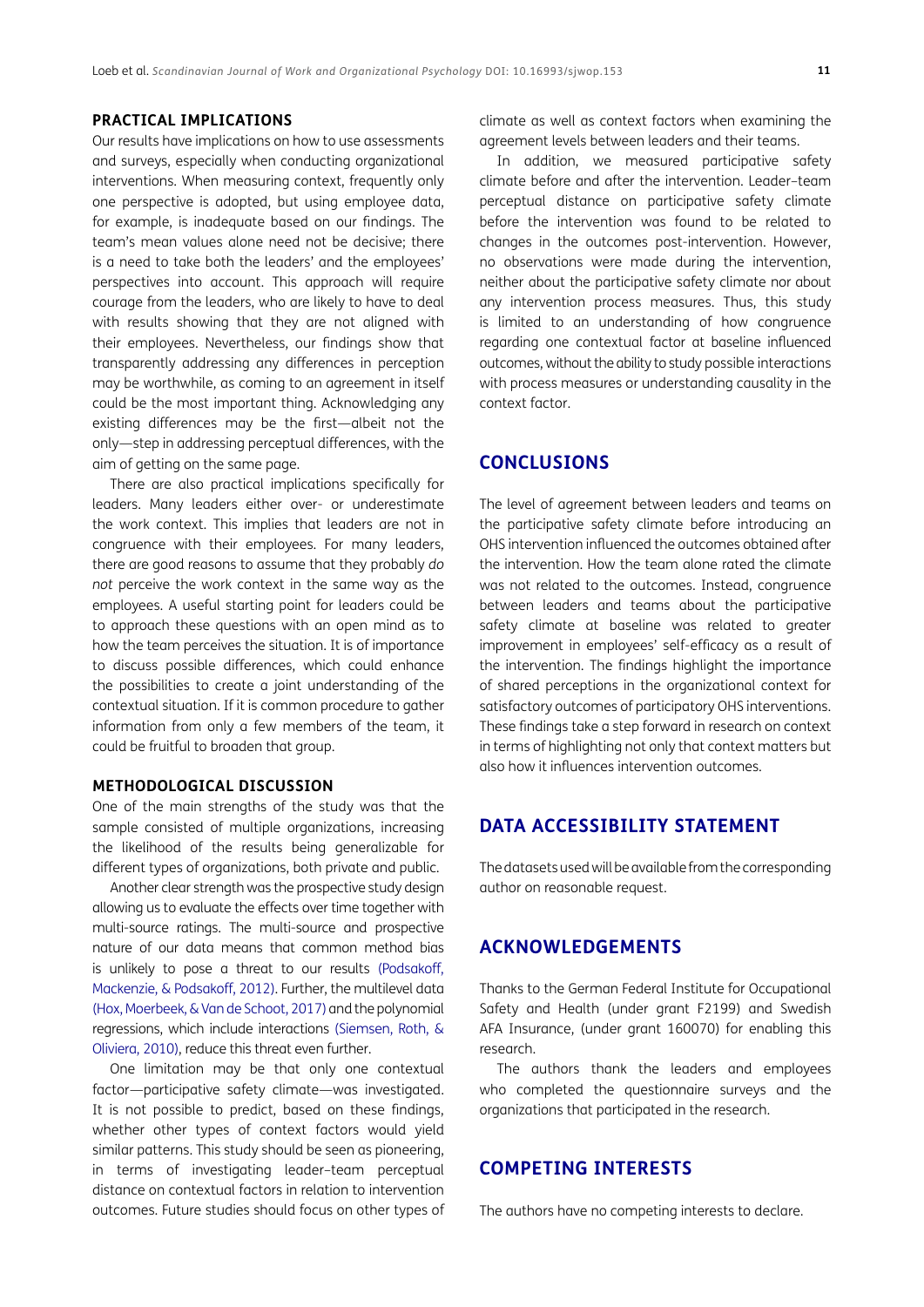## **AUTHOR CONTRIBUTIONS**

- **•**  All authors made substantial contributions to the conception or design of the work; or the acquisition, analysis, or interpretation of data for the work.
- **•**  All authors contributed to the drafting the work and revising it critically for important intellectual content.
- All authors provided final approval of the version to be published and agreed to be accountable for all aspects of the work in ensuring that questions related to the accuracy or integrity of any part of the work are appropriately investigated and resolved.
- All authors agreed to be named on the author list and approved of the full author list.

### <span id="page-11-0"></span>**AUTHOR AFFILIATIONS**

**Carina Loeb** [orcid.org/0000-0002-2576-1944](https://orcid.org/0000-0002-2576-1944) School of Health, Care and Social Welfare, Mälardalen University, Box 883, SE 721 23 Västerås, SE

**Ulricavon Thiele Schwarz D** [orcid.org/0000-0002-4771-8349](https://orcid.org/0000-0002-4771-8349) School of Health, Care and Social Welfare, Mälardalen University, Box 883, SE 721 23 Västerås, SE; Procome research group, Medical Management Centre, Department of Learning, Informatics, Management and Ethics, Karolinska Institutet, 171 77 Stockholm, SE

**Henna Hasson D** [orcid.org/0000-0002-3827-6841](https://orcid.org/0000-0002-3827-6841) Procome research group, Medical Management Centre, Department of Learning, Informatics, Management and Ethics, Karolinska Institutet, 171 77 Stockholm, SE; Unit for implementation and evaluation, Centre for Epidemiology and Community Medicine (CES), Stockholm Region, 171 29, Stockholm, SE

**SusanneTafvelin D** [orcid.org/0000-0003-4263-8080](https://orcid.org/0000-0003-4263-8080) Procome research group, Medical Management Centre, Department of Learning, Informatics, Management and Ethics, Karolinska Institutet, 171 77 Stockholm, SE; Department of psychology, Umeå University, 901 87 Umeå, SE

## **REFERENCES**

- <span id="page-11-3"></span>**Anderson, N. R.,** & **West, M. A.** (1998). Measuring climate for work group innovation: Development and validation of the team climate inventory. *Journal of Organizational Behavior: The International Journal of Industrial, Occupational and Organizational Psychology and Behavior, 19*(3), 235–258. DOI: [https://doi.org/10.1002/\(SICI\)1099-](https://doi.org/10.1002/(SICI)1099-1379(199805)19:3<235::AID-JOB837>3.0.CO;2-C ) [1379\(199805\)19:3<235::AID-JOB837>3.0.CO;2-C](https://doi.org/10.1002/(SICI)1099-1379(199805)19:3<235::AID-JOB837>3.0.CO;2-C )
- <span id="page-11-7"></span>**Antino, M., Rodriguez, F. G., Ripoli, M. M., Barrasa, A.,** & **Borzillo, S.** (2014). Development and validation of the Spanish version of the Team Climate Inventory: A measurement invariance test. *Anales de psicologia, 30,* 597–607. DOI: <https://doi.org/10.6018/ analesps.30.2.154011>
- <span id="page-11-11"></span>**Augustsson, H., von Thiele Schwarz, U., Stenfors-Hayes, T.,** & **Hasson, H.** (2014). Investigating Variations in Implementation Fidelity of an Organizational-Level Occupational Health Intervention. *International Journal of*

*Behavioral Medicine*, 1–11. DOI: [https://doi.org/10.1007/](https://doi.org/10.1007/s12529-014-9420-8 ) [s12529-014-9420-8](https://doi.org/10.1007/s12529-014-9420-8 )

- <span id="page-11-6"></span>**Bakker, A. B.,** & **Demerouti, E.** (2008). Towards a model of work engagement. *Career Development International, 13*(3), 209–223. DOI: [https://doi.](https://doi.org/10.1108/13620430810870476 ) [org/10.1108/13620430810870476](https://doi.org/10.1108/13620430810870476 )
- <span id="page-11-1"></span>**Bambra, C., Egan, M., Thomas, S., Petticrew, M.,** & **Whitehead, M.** (2007). The psychosocial and health effects of workplace reorganisation. 2. A systematic review of task restructuring interventions. *J Epidemiol Community Health, 61*(12), 1028–1037. DOI: [https://doi.org/10.1136/](https://doi.org/10.1136/jech.2006.054999 ) [jech.2006.054999](https://doi.org/10.1136/jech.2006.054999 )
- **Bashshur, M. R., Hernández, A.,** & **González-Romá, V.** (2011). When managers and their teams disagree: A longitudinal look at the consequences of differences in perceptions of organizational support. *Journal of Applied Psychology*, *96*(3), 558. DOI: [https://doi.org/10.1037/a0022675](https://doi.org/10.1037/a0022675 )
- <span id="page-11-8"></span>**Bass, B. M.,** & **Yammarino, F.** (1991). Congruence of self and others' leadership ratings of naval officers for understanding successful performance. *Applied Psychology, 40*(4), 437–454. DOI: [https://doi.](https://doi.org/10.1111/j.1464-0597.1991.tb01002.x ) [org/10.1111/j.1464-0597.1991.tb01002.x](https://doi.org/10.1111/j.1464-0597.1991.tb01002.x )
- <span id="page-11-10"></span>**Benlian, A.** (2014). Are we aligned… enough? The effects of perceptual congruence between service teams and their leaders on team performance. *Journal of Service Research*, *17*(2), 212–228. DOI: [https://doi.](https://doi.org/10.1177/1094670513516673 ) [org/10.1177/1094670513516673](https://doi.org/10.1177/1094670513516673 )
- <span id="page-11-9"></span>**Beus, J. M., Jarrett, S. M., Bergman, M. E.,** & **Payne, S. C.**  (2012). Perceptual equivalence of psychological climates within groups: When agreement indices do not agree. *Journal of Occupational and Organizational Psychology, 85*(3), 454–471. DOI: [https://doi.org/10.1111/j.2044-](https://doi.org/10.1111/j.2044-8325.2011.02049.x ) [8325.2011.02049.x](https://doi.org/10.1111/j.2044-8325.2011.02049.x )
- <span id="page-11-14"></span>**Biron, C., & Karanika-Murray, M.** (2014). Process evaluation for organizational stress and well-being interventions: Implications for theory, method, and practice. *International Journal of Stress Management, 21*(1), 85–111. DOI: [https://doi.org/10.1037/a0033227](https://doi.org/10.1037/a0033227 )
- <span id="page-11-5"></span>**Bliese, P. D.** (2000). Within-group agreement, nonindependence, and reliability: Implications for data aggregation and analysis. In K. J. Klein & S. W. J. Kozlowski (Eds.), *Multilevel theory, research, and methods in organizations: Foundations, extensions, and new directions*  (pp. 349–381). San Francisco, CA, US: Jossey-Bass.
- <span id="page-11-4"></span>**Byrne, D. E.** (1971). *The attraction paradigm.* Academic Press.
- <span id="page-11-12"></span>**Choi, S., Kluemper, D. H.,** & **Sauley, K. S.** (2013). Assessing emotional selfefficacy: Evaluating validity and dimensionality with crosscultural samples. Applied *Psychology*, *62*(1), 97–123. DOI: [https://doi.org/10.1111/](https://doi.org/10.1111/j.1464-0597.2012.00515.x ) [j.1464-0597.2012.00515.x](https://doi.org/10.1111/j.1464-0597.2012.00515.x )
- <span id="page-11-2"></span>**Cox, T., Karanika, M., Griffiths, A.,** & **Houdmont, J.** (2007). Evaluating organizational-level work stress interventions: Beyond traditional methods. *Work and Stress, 21*(4), 348– 362. DOI: [https://doi.org/10.1080/02678370701760757](https://doi.org/10.1080/02678370701760757 )
- <span id="page-11-13"></span>**Edwards, J. R.** (1994). The study of congruence in organizational behavior research: Critique and a proposed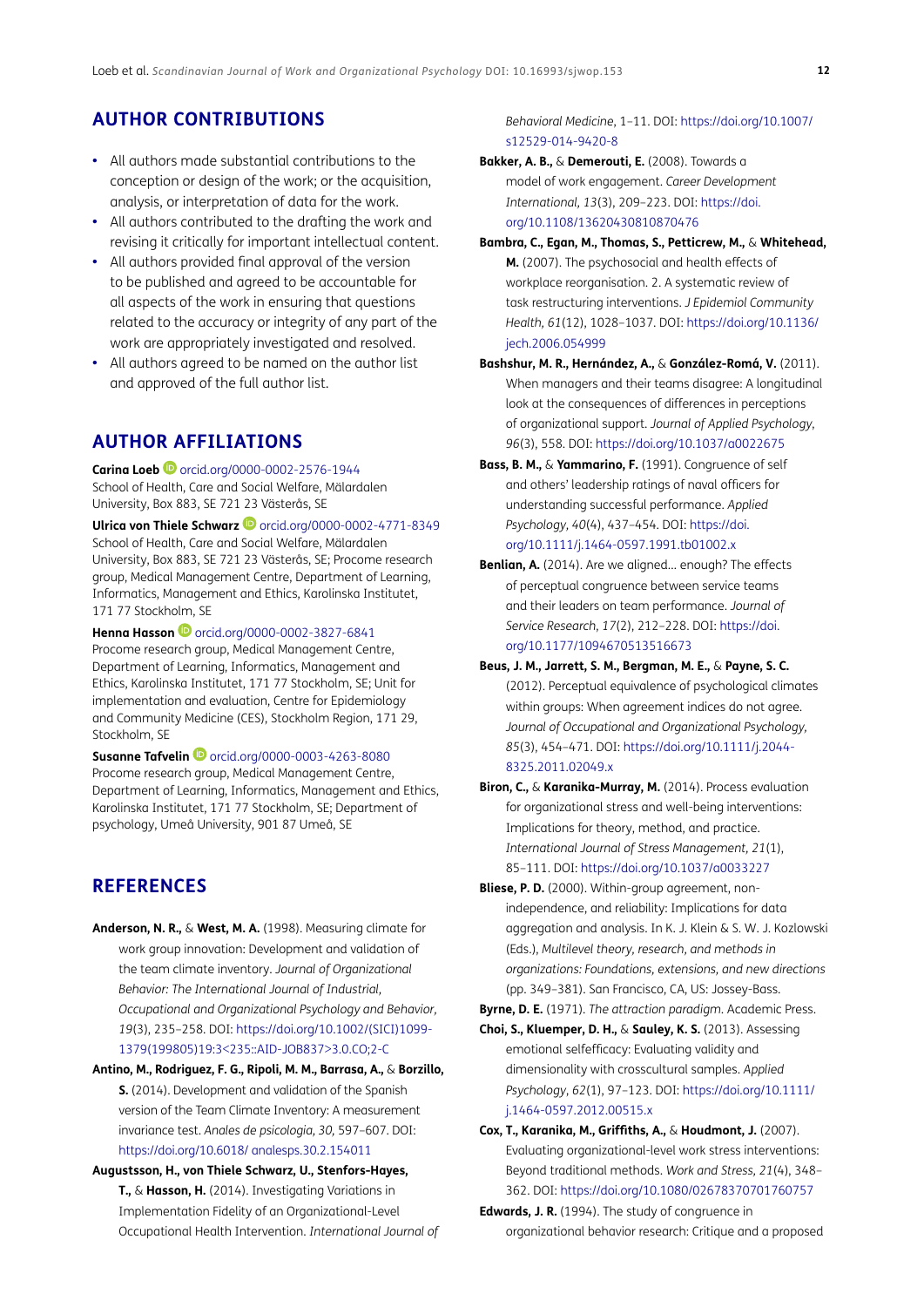alternative. *Organizational Behavior and Human Decision Processes, 58*(1), 51–100. DOI: [https://doi.org/10.1006/](https://doi.org/10.1006/obhd.1994.1029 ) [obhd.1994.1029](https://doi.org/10.1006/obhd.1994.1029 )

- <span id="page-12-5"></span>**Edwards, J. R.,** & **Cable, D. M.** (2009). The value of value congruence. *Journal of Applied Psychology, 94*(3), 654– 677. DOI: [https://doi.org/10.1037/a0014891](https://doi.org/10.1037/a0014891 )
- <span id="page-12-18"></span>**Edwards, J. R.,** & **Parry, M. E.** (1993). On the Use of Polynomial Regression Equations as an Alternative to Difference Scores in Organizational Research. *Academy of Management Journal, 36*, 1577–1613. DOI: [https://doi.](https://doi.org/10.2307/256822 ) [org/10.2307/256822](https://doi.org/10.2307/256822 )
- **EU-OSHA.** (2002). *How to tackle psychosocial issues and reduce work-related stress.* Report of European Agency for Safety and Health at Work Luxembourg: Office for Official Publications of the European Communities.
- <span id="page-12-1"></span>**Egan, M., Bambra, C., Petticrew, M.,** & **Whitehead, M.** (2009). Reviewing evidence on complex social interventions: Appraising implementation in systematic reviews of the health effects of organisational-level workplace interventions. *Journal of Epidemiology and Community Health, 63*(1), 4–11. DOI: [https://doi.org/10.1136/](https://doi.org/10.1136/jech.2007.071233) [jech.2007.071233](https://doi.org/10.1136/jech.2007.071233)
- <span id="page-12-2"></span>**Egan, M., Bambra, C., Thomas, S., Petticrew, M., Whitehead, M.,** & **Thomson, H.** (2007). The psychosocial and health effects of workplace reorganisation. 1. A systematic review of organisational-level interventions that aim to increase employee control. *Journal of Epidemiology and Community Health, 61*(11), 945–954. DOI: [https://doi.org/10.1136/](https://doi.org/10.1136/jech.2006.054965 ) [jech.2006.054965](https://doi.org/10.1136/jech.2006.054965 )
- <span id="page-12-8"></span>**Engle, E. M.,** & **Lord, R. G.** (1997). Implicit theories, selfschemas, and leader-member exchange. *Academy of Management Journal, 40*(4), 988–1010. DOI: [https://doi.](https://doi.org/10.5465/256956 ) [org/10.5465/256956](https://doi.org/10.5465/256956 )
- <span id="page-12-12"></span>**Fleenor, J. W., McCauley, C. D.,** & **Brutus, S.** (1996). Self-other rating agreement and leader effectiveness. *The Leadership Quarterly, 7*(4), 487–506. DOI: [https://doi.org/10.1016/](https://doi.org/10.1016/S1048-9843(96)90003-X ) [S1048-9843\(96\)90003-X](https://doi.org/10.1016/S1048-9843(96)90003-X )
- <span id="page-12-17"></span>**Fleenor, J. W., Smither, J. W., Atwater, L. E., Braddy, P. W.,** & **Sturm, R. E.** (2010). Self–other rating agreement in leadership: A review. *The leadership quarterly, 21*(6), 1005–1034. DOI: [https://doi.org/10.1016/j.](https://doi.org/10.1016/j.leaqua.2010.10.006 ) [leaqua.2010.10.006](https://doi.org/10.1016/j.leaqua.2010.10.006 )
- <span id="page-12-15"></span>**Gibson, C.** (2001). From accumulation to accommodation: The chemistry of collective cognition in work groups. *Journal of Organizational Behavior and Social Issues, 22*, 121–134. DOI: [https://doi.org/10.1002/job.84](https://doi.org/10.1002/job.84 )
- <span id="page-12-14"></span>**Gibson, C., Cooper, C. D.,** & **Conger, J. A.** (2009). Do you see what we see? The complex effects of perceptual distance between leaders and teams. *Journal of Applied Psychology, 94*(1), 62. DOI: [https://doi.org/10.1037/a0013073](https://doi.org/10.1037/a0013073 )
- <span id="page-12-16"></span>**Gibson, C.,** & **Earley, P. C.** (2007). Collective cognition in action: Accumulation, interaction, examination, and accommodation in the development and operation of group efficacy beliefs in the workplace. *Academy of Management Review, 32*(2), 438–458. DOI: [https://doi.](https://doi.org/10.5465/amr.2007.24351397 ) [org/10.5465/amr.2007.24351397](https://doi.org/10.5465/amr.2007.24351397 )

<span id="page-12-6"></span>**Gorgievski, M. J., Halbesleben, J. R. B.,** & **Bakker, A. B.** (2011). Expanding the boundaries of psychological resource theories. *Journal of Occupational and Organizational Psychology, 84,*  1–7. DOI: [https://doi.org/10.1111/j.2044-8325.2010.02015.x](https://doi.org/10.1111/j.2044-8325.2010.02015.x )

- <span id="page-12-13"></span>**Hasson, H., Tafvelin, S.,** & **von Thiele Schwarz, U.** (2013). Comparing Employees and Managers' Perceptions of Organizational Learning, Health, and Work Performance. *Advances in Developing Human Resources*. DOI: [https://doi.](https://doi.org/10.1177/1523422313475996 ) [org/10.1177/1523422313475996](https://doi.org/10.1177/1523422313475996 )
- <span id="page-12-4"></span>**Hasson, H., von Thiele Schwarz, U., Nielsen, K.,** & **Tafvelin, S.** (2016). Are we all in the same boat? The role of perceptual distance in organizational health interventions. *Stress and Health, 32*(4), 294–303. DOI: [https://doi.org/10.1002/](https://doi.org/10.1002/smi.2703 ) [smi.2703](https://doi.org/10.1002/smi.2703 )
- <span id="page-12-9"></span>**Hatfield, J. D.,** & **Huseman, R. C.** (1982). Perceptual congruence about communication as related to satisfaction: Moderating effects of individual characteristics. *Academy of Management Journal, 25*(2), 349–358. DOI: [https://doi.](https://doi.org/10.5465/255996 ) [org/10.5465/255996](https://doi.org/10.5465/255996 )
- <span id="page-12-20"></span>**Havermans, B. M., Schelvis, R. M. C., Boot, C. R., Brouwers, E. P., Anema, J. R.,** & **Beek, A. J.** (2016). Process variables in organizational stress management intervention evaluation research: A systematic review. *Scand J Work Environ Health, 42*. DOI: [https://doi.org/10.5271/sjweh.3570](https://doi.org/10.5271/sjweh.3570  )
- <span id="page-12-10"></span>**Heald, M. R., Contractor, N. S., Koehly, L. M.,** & **Wasserman, S.** (1998). Formal and emergent predictors of coworkers' perceptual congruence on an organization's social structure. *Human Communication Research, 24*(4), 536–563. DOI:<https://doi.org/10.1111/j.1468-2958.1998.tb00430.x>
- <span id="page-12-7"></span>**Hobfoll, S. E.** (2002). Social and psychological resources and adaption. *Review of General Psychology, 6,* 307–324. DOI: [https://doi.org/10.1037/1089-2680.6.4.307](https://doi.org/10.1037/1089-2680.6.4.307 )
- <span id="page-12-21"></span>**Hox, J. J., Moerbeek, M.,** & **Van de Schoot, R.** (2017). *Multilevel analysis: Techniques and applications*. Routledge. DOI: [https://doi.org/10.4324/9781315650982](https://doi.org/10.4324/9781315650982 )
- <span id="page-12-11"></span>**Hsiung, H.-H.,** & **Tsai, W.-C.** (2009). Job definition discrepancy between supervisors and subordinates: The antecedent role of LMX and outcomes. *Journal of Occupational and Organizational Psychology, 82*(1), 89–112. DOI: [https://doi.](https://doi.org/10.1348/096317908X292374 ) [org/10.1348/096317908X292374](https://doi.org/10.1348/096317908X292374 )
- <span id="page-12-19"></span>**Humberg, S., Nestler, S.,** & **Back, M. D.** (2019). Response surface analysis in personality and social psychology: Checklist and clarifications for the case of congruence hypotheses. *Social Psychological and Personality Science*, *10*(3), 409–419. DOI: [https://doi.](https://doi.org/10.1177/1948550618757600 ) [org/10.1177/1948550618757600](https://doi.org/10.1177/1948550618757600 )
- <span id="page-12-0"></span>**ILO.** (2001). ILO. Guidelines of the safety and health management systems (ILO-OSH-01). Geneva: International Labor Office.
- **Kivimäki, M.,** & **Elovainio, M.** (1999). A short version of the team climate inventory: Development and psychometric properties. *Journal of Occupational & Organizational Psychology, 72*(2), 241–246. DOI: [https://doi.](https://doi.org/10.1348/096317999166644 ) [org/10.1348/096317999166644](https://doi.org/10.1348/096317999166644 )
- <span id="page-12-3"></span>**Lamontagne, A. D., Keegel, T., Louie, A. M., Ostry, A.,** & **Landsbergis, P. A.** (2007). A systematic review of the job-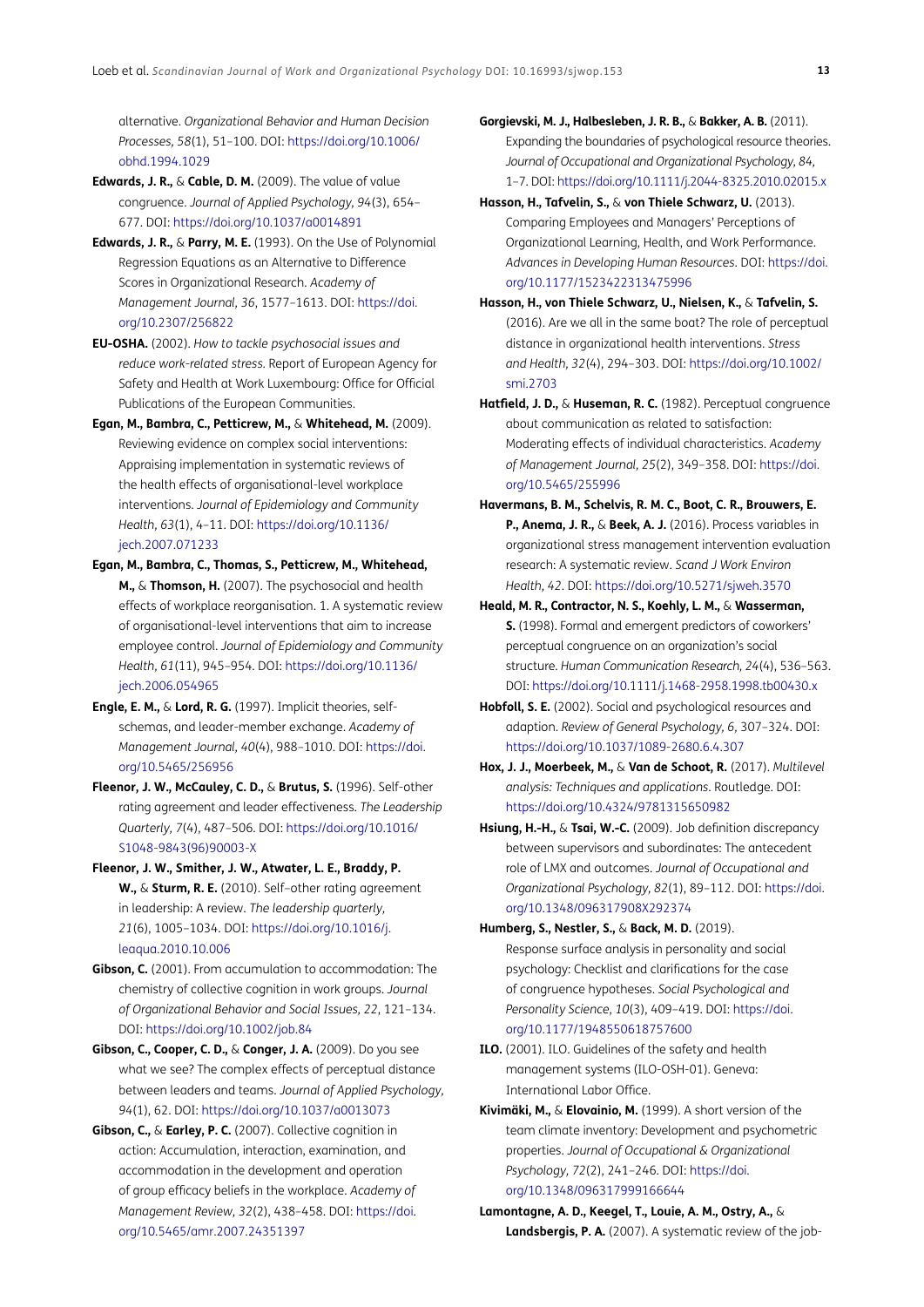stress intervention evaluation literature, 1990–2005. *Int J Occup Environ Health, 13*(3), 268–280. DOI: [https://doi.](https://doi.org/10.1179/oeh.2007.13.3.268 ) [org/10.1179/oeh.2007.13.3.268](https://doi.org/10.1179/oeh.2007.13.3.268 )

- <span id="page-13-8"></span>**Lehman, A., Brauchli, R.,** & **Bauer, G. F.** (2019). Goal persuit in organizational health interventions: The role of team climate, outcome expectancy, and implementation intentions. *Frontiers in Psychology, 10*. DOI: [https://doi.](https://doi.org/10.1111/ sjop.12274 ) [org/10.1111/ sjop.12274](https://doi.org/10.1111/ sjop.12274 )
- <span id="page-13-11"></span>**Li, A.,** & **Thatcher, S. M. B.** (2015). Understanding the effects of self and teammate OCB congruence and incongruence. J*ournal od Buisness and Psychology, 30*(4), 641–655. DOI: <https://doi.org/10.1007/s10869-014-9387-0>
- <span id="page-13-18"></span>**Loeb, C., Stempel, C.,** & **Isaksson, K.** (2016). Social and emotional self-efficacy at work. *Scandinavian Journal of Psychology, 57*, 152–161. DOI: [https://doi:10.1111/](https://doi:10.1111/sjop.12274 ) [sjop.12274](https://doi:10.1111/sjop.12274 )
- <span id="page-13-7"></span>**Martin, A., Karanaki-Murray, M., Biron, C.,** & **Sanderson, K.** (2016). The psychosocial work environment, employee mental health and organizational interventions: Improving research and practice by taking a multileve approach. *Stress and Health, 32*, 201–215. DOI: [https://doi.org/10.1002/smi.2593](https://doi.org/10.1002/smi.2593 )
- <span id="page-13-14"></span>**McKay, P. F., Avery, D. R.,** & **Morris, M. A.** (2009). A tale of two climates: Diversity climate from subordinates' and managers' prespectives and their role in store unit sales performance. *Personnel Psychology*, *62*(4), 767–791. DOI: <https://doi.org/10.1111/j.1744-6570.2009.01157.x>
- <span id="page-13-4"></span>**Montano, D., Hoven, H.,** & **Siegrist, J.** (2014). Effects of organisational-level interventions at work on employees' health: A systematic review. *BMC public health, 14*(1), 135. DOI: [https://doi.org/10.1186/1471-2458-14-135](https://doi.org/10.1186/1471-2458-14-135 )
- <span id="page-13-6"></span>**Murta, S. G., Sanderson, K.,** & **Oldenburg, B.** (2007). Process evaluation in occupational stress management programs: A systematic review. *American Journal of Health Promotion*, *21*(4), 248–254. DOI: [https://doi.](https://doi.org/10.4278/0890-1171-21.4.248 ) [org/10.4278/0890-1171-21.4.248](https://doi.org/10.4278/0890-1171-21.4.248 )
- <span id="page-13-1"></span>**Nielsen, K.** (2017). Organizational occupational health interventions: What works for whom in which circumstances? *Occupational Medicine, 67,* 410–412. DOI: [https://doi.org/10.1093/occmed/kqx058](https://doi.org/10.1093/occmed/kqx058 )
- <span id="page-13-15"></span>**Nielsen, K., Fredslund, H., Christensen, K. B.,** & **Albertsen, K.** (2006). Success or failure? Interpreting and understanding the impact of interventions in four similar worksites. *Work & Stress, 20*(3)*,* 272–287. DOI: [https://doi.](https://doi.org/10.1080/02678370601022688 ) [org/10.1080/02678370601022688](https://doi.org/10.1080/02678370601022688 )
- <span id="page-13-2"></span>**Nielsen, K.,** & **Miraglia, M.** (2017). What works for whom in which circumstances? On the need to move beyond the 'what works?' question in organizational intervention research. *Human relations, 70*(1), 40–62. DOI: [https://doi.](https://doi.org/10.1177/0018726716670226 ) [org/10.1177/0018726716670226](https://doi.org/10.1177/0018726716670226 )
- <span id="page-13-0"></span>**Nielsen, K., Randall, R., Holten, A.-L.,** & **Gonzalez, E. R.** (2010). Conducting organizational-level occupational health interventions: What works? *Work & Stress, 24*(3), 234–259. DOI: [https://doi.org/10.1080/02678373.2010.515393](https://doi.org/10.1080/02678373.2010.515393 )

<span id="page-13-5"></span>**Nielsen, K.,** & **Simonsen Abildgaard, J.** (2013). Organizational interventions: A research-based framework for the evaluation of both process and effects. *Work & Stress, 27*(3), 278–297. DOI: [https://doi.](https://doi.org/10.1080/02678373.2013 .812358 ) [org/10.1080/02678373.2013 .812358](https://doi.org/10.1080/02678373.2013 .812358 ) 

- <span id="page-13-13"></span>**Ostroff, C., Shin, Y.,** & **Kinicki, A. J.** (2005). Multiple perspectives of congruence: Relationships between value congruence and employee attitudes. *Journal of Organizational Behavior, 26*(6), 591–623. DOI: [https://doi.org/10.1002/job.333](https://doi.org/10.1002/job.333 )
- <span id="page-13-10"></span>**Ouwens, M., Hulscher, M., Akkermans, R., Hermens, R., Grol, R.,** & **Wollersheim, H.** (2008). The Team Climate Inventory: Applications in hospital teams and methodological considerations. *Quality and Safety in Health Care, 17,* 275– 280. DOI: [https://doi.org/10.1136/qshc.2006.021543](https://doi.org/10.1136/qshc.2006.021543 )
- **Øvretveit, J.** (2011). Understanding the conditions for improvement: Research to discover which context influences affect improvement success. *BMJ quality & safety*, *20*(Suppl 1), i18–i23.
- <span id="page-13-12"></span>Patterson, M., Warr, P., & West, M. (2004). Organizational Climate and Company Productivity: The Role of Employee Affect and Employee Level. *Journal of Occupational and Organizational Psychology, 77*(2), 193–216. DOI: [https://](https://doi.org/10.1348/096317904774202144 ) [doi.org/10.1348/096317904774202144](https://doi.org/10.1348/096317904774202144 )
- <span id="page-13-21"></span>**Podsakoff, P. M., Mackenzie, S. B.,** & **Podsakoff, N. P.** (2012). Sources of Method Bias in Social Science Research and Recommendations on How to Control It. *Annual Review of Psychology, 63*(1), 539–569. DOI: [https://doi.org/10.1146/](https://doi.org/10.1146/annurev-psych-120710-100452 ) [annurev-psych-120710-100452](https://doi.org/10.1146/annurev-psych-120710-100452 )
- <span id="page-13-3"></span>**Richardson, K. M.,** & **Rothstein, H. R.** (2008). Effects of occupational stress management intervention programs: A meta-analysis. *Journal of occupational health psychology, 13*(1), 69–93. DOI: [https://doi.org/10.1037/1076-8998.13.1.69](https://doi.org/10.1037/1076-8998.13.1.69 )
- <span id="page-13-16"></span>**Rigotti, T., Holstad, T., Mohr, G., Stempel, C., Hansen, E., Loeb, C., Isaksson, K., Otto, K., Kinnunen, U.,** & **Perko, K.** (Eds.). (2014). *Rewarding and sustainable healthpromoting leadership*. Dortmund: Bundesanstalt für Arbeitsschutz und Arbeitsmedizin.
- <span id="page-13-19"></span>**Rigotti, T., Schyns, B.,** & **Mohr, G.** (2008). A short version of the occupational self-efficacy scale: Structural and construct validity across five countries. *Journal of Career Assessment, 16*, 238–255. DOI: [https://doi.](https://doi.org/10.1177/1069072707305763  ) [org/10.1177/1069072707305763](https://doi.org/10.1177/1069072707305763  )
- <span id="page-13-20"></span>**Shanock, L. R., Baran, B. E., Gentry, W. A., Pattison, S. C.,**  & **Heggestad, E. D.** (2010). Polynomial regression with response surface analysis: A powerful approach for examining moderation and overcoming limitations of difference scores. *Journal of Business and Psychology, 25*(4), 543–554. DOI: [https://doi.org/10.1007/s10869-010-9183-4](https://doi.org/10.1007/s10869-010-9183-4 )
- <span id="page-13-22"></span>**Siemsen, E., Roth, A.,** & **Oliviera, P.** (2010). Common method bias in regression models with linear, quadratic, and interaction effects. *Organizational Research Methods, 13*(3), 456–476. DOI: [https://doi.10.1177/1094428109351241](https://doi.10.1177/1094428109351241 )
- <span id="page-13-17"></span>**Strating, M. M.,** & **Nieboer, A. P.** (2009). Psychometric test of the Team Climate Inventory-short version investigated in Dutch quality improvement teams. *BMC Health Serv Res 9*, 126. DOI: [https://doi.org/10.1186/1472-6963-9-126](https://doi.org/10.1186/1472-6963-9-126 )
- <span id="page-13-9"></span>**Tafvelin, S.,** & **Hasson, H.** (2019). Agreement of Safety Climate: Does it Affect Employees' and Managers' Health and Work Performance? *Journal of Occupational and Environmental*